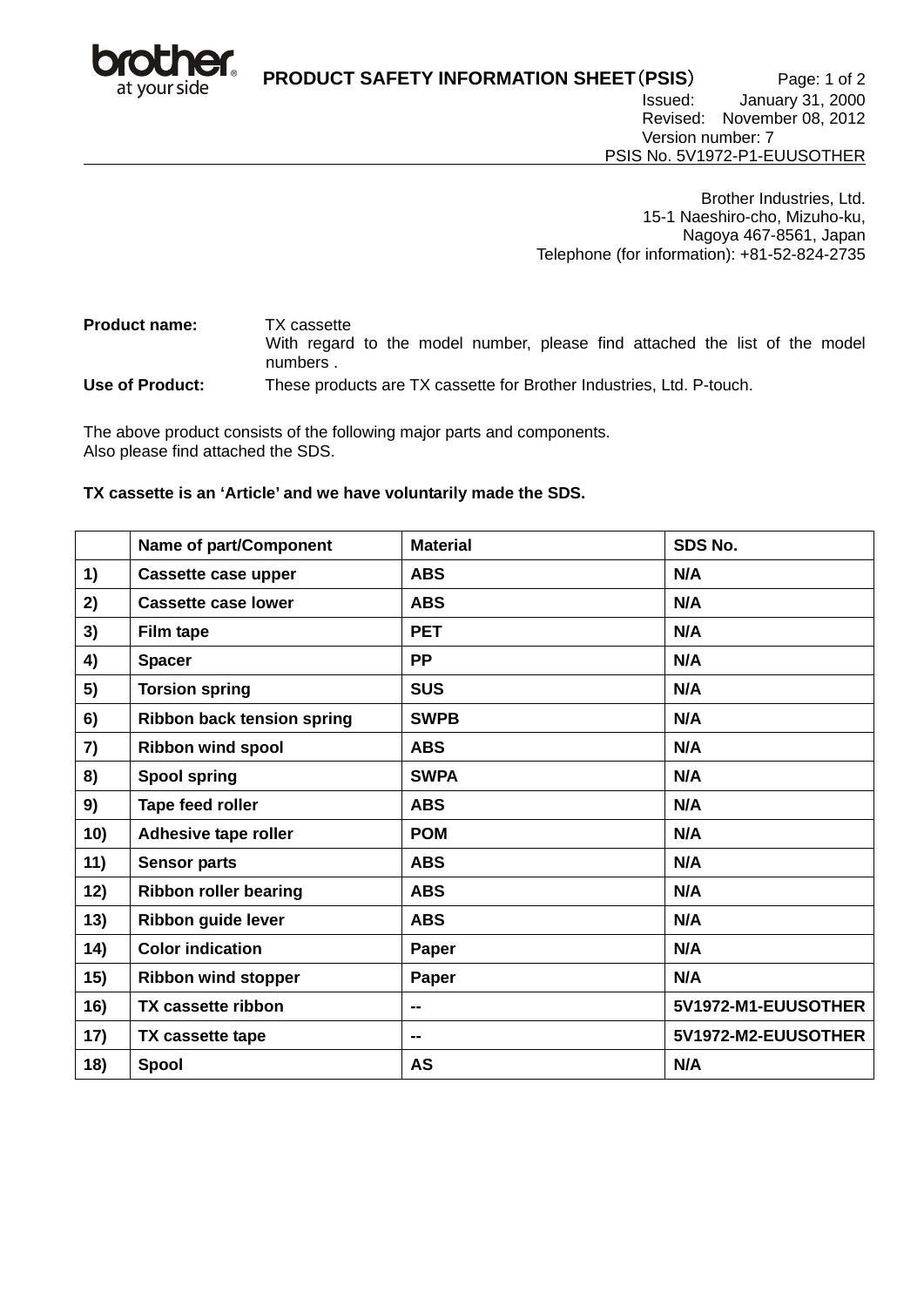

## **Model Number List**

The model numbers to be covered with PSIS No. 5V1972-P1-EUUSOTHER are as below.

| $CX-151$   | $CX-1511$   | CX-251     | $CX-2511$   | $RX-151$   | $RX - 1514$ | $RX-251$   |
|------------|-------------|------------|-------------|------------|-------------|------------|
| RX-2514    | TX-031      | TX-0311    | TX-0511     | TX-111     | TX-1111     | TX-121     |
| $TX-1211$  | TX-1251     | $TX-131$   | TX-1311     | TX-131S    | $TX-132$    | TX-1321    |
| $TX-133$   | TX-1331     | $TX-135$   | TX-1351     | $TX-141$   | $TX-1411$   | TX-141S    |
| $TX-151$   | $TX - 1511$ | TX-151S    | $TX-152$    | TX-1521    | TX-153      | TX-1531    |
| $TX-154$   | TX-1541     | TX-155     | TX-1551     | TX-211     | TX-2111     | $TX-211S$  |
| $TX-221$   | TX-2211     | $TX-231$   | $TX-2311$   | TX-231F    | $TX-231S$   | TX-232     |
| TX-2321    | TX-232F     | TX-233     | TX-2331     | TX-233F    | TX-241      | $TX-2411$  |
| TX-241S    | TX-242      | TX-243     | $TX-251$    | TX-2511    | TX-251S     | TX-252     |
| $TX-2521$  | TX-253      | $TX-2531$  | $TX-315$    | $TX-3151$  | $TX-325$    | $TX-3251$  |
| $TX-334$   | TX-3341     | TX-335     | TX-3351     | TX-335S    | TX-344      | $TX-3441$  |
| $TX-345$   | $TX-3451$   | $TX-354$   | $TX-3541$   | $TX-355$   | $TX-3551$   | $TX-411$   |
| $TX-421$   | $TX-431$    | $TX-4311$  | $TX-441$    | $TX-451$   | $TX-4511$   | $TX-511$   |
| $TX-521$   | $TX-531$    | $TX-5311$  | $TX-541$    | $TX-551$   | $TX-5511$   | $TX-611$   |
| $TX-621$   | TX-631      | $TX-6311$  | $TX-641$    | $TX-651$   | $TX-6511$   | TX-651S    |
| $TX-711$   | TX-721      | $TX-731$   | $TX-7311$   | $TX-741$   | $TX-751$    | $TX-7511$  |
| $TX - A31$ | TX-A311     | $TX - A51$ | $TX - A511$ | $TX - B31$ | TX-B311     | $TX - B51$ |
| TX-B511    | TX-C31      | TX-C51     | TX-D31      | TX-D51     | $TX-M11$    | TX-M21     |
| TX-M51     | TX-SE5      | TX-WB51    | TX-WS51     | TX-WT51    |             |            |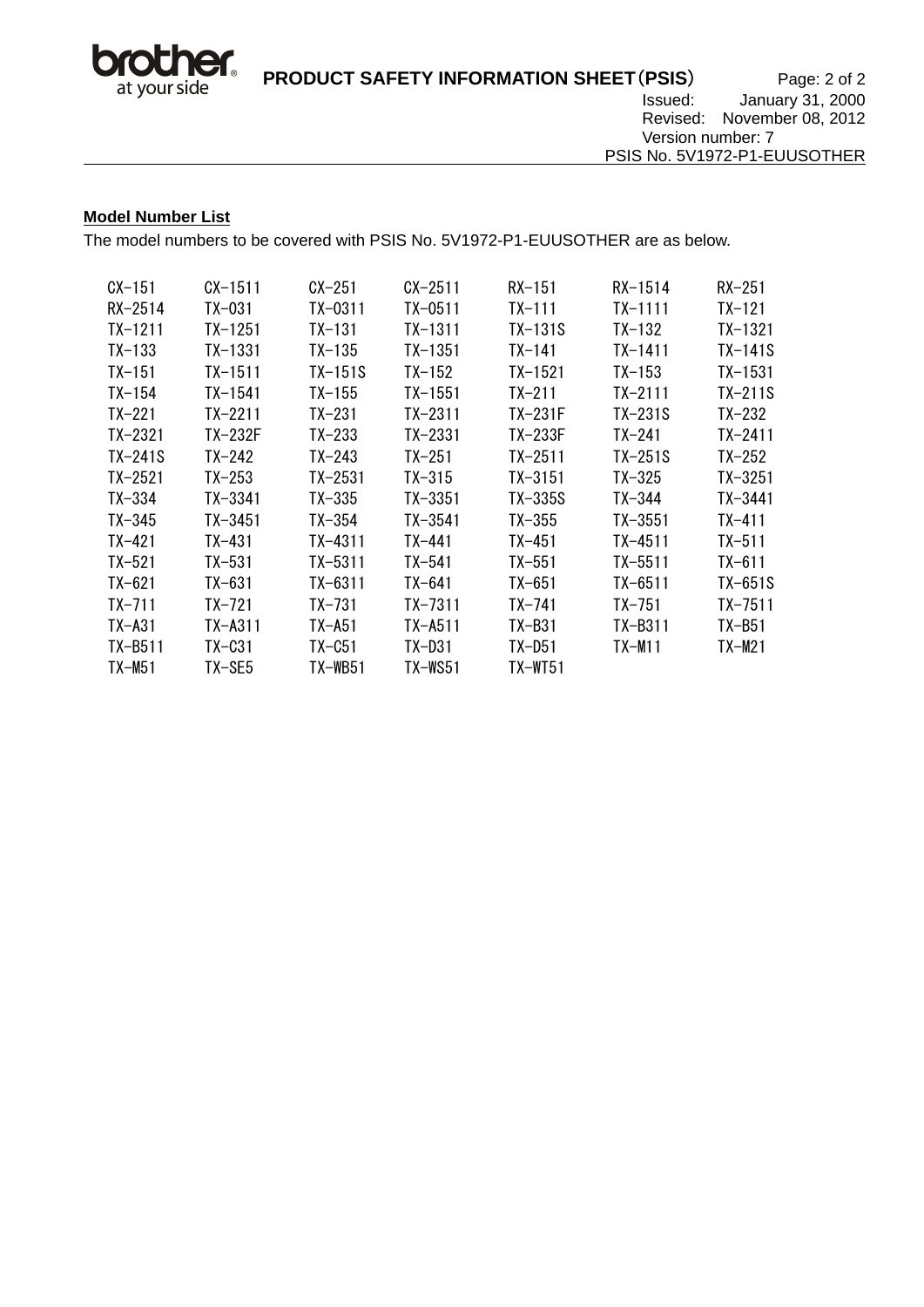

\_\_\_\_\_\_\_\_\_\_\_\_\_\_\_\_\_\_\_\_\_\_\_\_\_\_\_\_\_\_\_\_\_\_\_\_\_\_\_\_\_\_\_\_\_\_\_\_\_\_\_\_\_\_\_\_\_\_\_\_\_\_\_\_\_\_\_\_\_\_\_\_\_\_\_\_\_\_\_\_\_\_\_\_\_\_\_\_\_\_\_\_\_\_\_\_\_\_\_\_\_\_\_\_\_\_\_\_\_\_\_\_\_

Product name: TX cassette ribbon (Please refer to PSIS to find the applicable models)

Issuing Date: 31-January-2000 Revision Date: 10-November-2012 Version: 9 SDS No: 5V1972-M1-EUUSOTHER

## **SECTION 1: Identification of the substance/mixture and of the company/undertaking**

| 1.1 Product identifier                               |                                                                                                                                                                                       |
|------------------------------------------------------|---------------------------------------------------------------------------------------------------------------------------------------------------------------------------------------|
| <b>Product name</b>                                  | TX cassette ribbon                                                                                                                                                                    |
|                                                      | 1.2 Relevant identified uses of the substance or mixture and uses advised against                                                                                                     |
| <b>Relevant Identified Use(s)</b>                    | These products are ink ribbons for Brother Industries, Ltd. TX cassette.                                                                                                              |
| 1.3 Details of the supplier of the safety data sheet |                                                                                                                                                                                       |
| <b>Manufacturer</b>                                  | Brother Industries, Ltd.<br>15-1 Naeshiro-cho, Mizuho-ku, Nagoya 467-8561, Japan<br>Telephone (for information): +81-52-824-2735                                                      |
| Importer (USA)                                       | <b>Brother International Corporation</b><br>200 Crossing Boulevard, Bridgewater, NJ 08807, USA<br>Telephone (for information): +1-800-284-4329                                        |
| Importer (Canada)                                    | Brother International Corporation (Canada) Ltd.<br>1 Hotel de Ville, Dollard des Ormeaux, Quebec, H9B 3H6, Canada<br>Telephone (for information): +1-514-685-0600                     |
| Importer (Europe)                                    | Brother International Europe Ltd.<br>Brother House, 1 Tame Street, Guide Bridge, Audenshaw, Manchester M34 5JE, UK<br>Telephone (for information): +44-161-330-6531                   |
| Importer (Australia)                                 | Brother International (Aust.) Pty. Ltd. ACN 001 393 835<br>Level 3, Building A, 11 Talavera Road, Macquarie Park, NSW 2113, Australia<br>Telephone (for information): +61-2-9887-4344 |
| <b>E-mail Address</b>                                | sds.info@brother.co.jp                                                                                                                                                                |
| 1.4 Emergency telephone number                       |                                                                                                                                                                                       |
| <b>Emergency Telephone</b><br>(24 hours)             | <b>CHEMTREC</b><br>+1-703-527-3887 (International)<br>+1-800-424-9300 (North America)                                                                                                 |
|                                                      | For France only:<br>Antipoison Center telephone number: ORFILA +33-1-45-425-959                                                                                                       |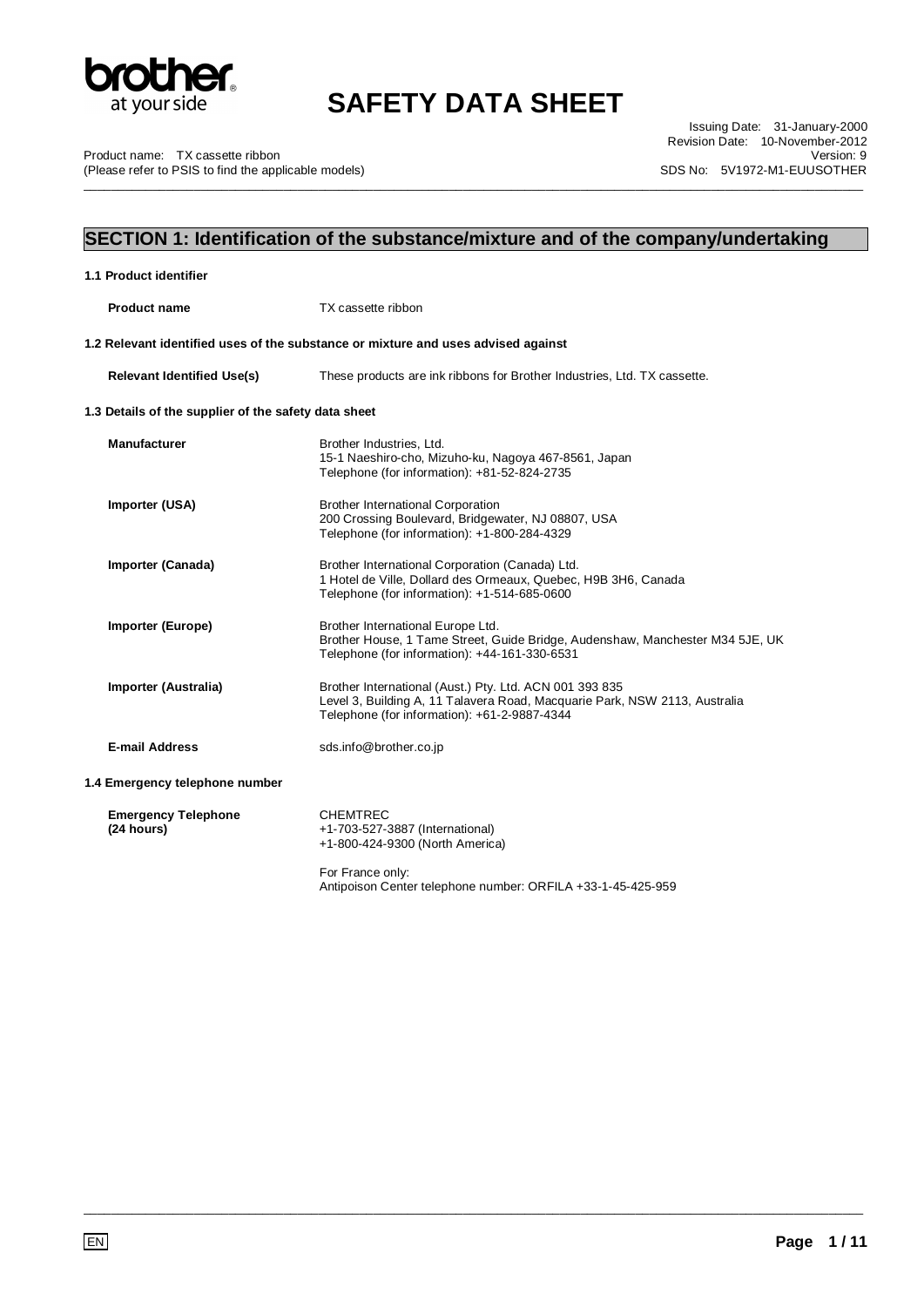

\_\_\_\_\_\_\_\_\_\_\_\_\_\_\_\_\_\_\_\_\_\_\_\_\_\_\_\_\_\_\_\_\_\_\_\_\_\_\_\_\_\_\_\_\_\_\_\_\_\_\_\_\_\_\_\_\_\_\_\_\_\_\_\_\_\_\_\_\_\_\_\_\_\_\_\_\_\_\_\_\_\_\_\_\_\_\_\_\_\_\_\_\_\_\_\_\_\_\_\_\_\_\_\_\_\_\_\_\_\_\_\_\_

Product name: TX cassette ribbon (Please refer to PSIS to find the applicable models)

Issuing Date: 31-January-2000 Revision Date: 10-November-2012 Version: 9 SDS No: 5V1972-M1-EUUSOTHER

## **SECTION 2: Hazards identification**

**2.1 Classification of the substance or mixture** 

**Classification according to Regulation (EC) No 1272/2008** 

Not classified as hazardous

#### **Classification according to Directive 1999/45/EC**

Not classified as hazardous

#### **Australia Classification**

Not classified as hazardous according to the criteria of NOHSC

#### **2.2 Label elements**

**Labelling according to Regulation (EC) No. 1272/2008** 

**Hazard pictograms**  None

**Signal Word** None

**Hazard Statements** None

**Precautionary statements** None

#### **2.3 Other hazards**

This product contains no substance considered to be persistent, bioaccumulating nor toxic (PBT). This product contains no substance considered to be very persistent nor very bioaccumulating (vPvB).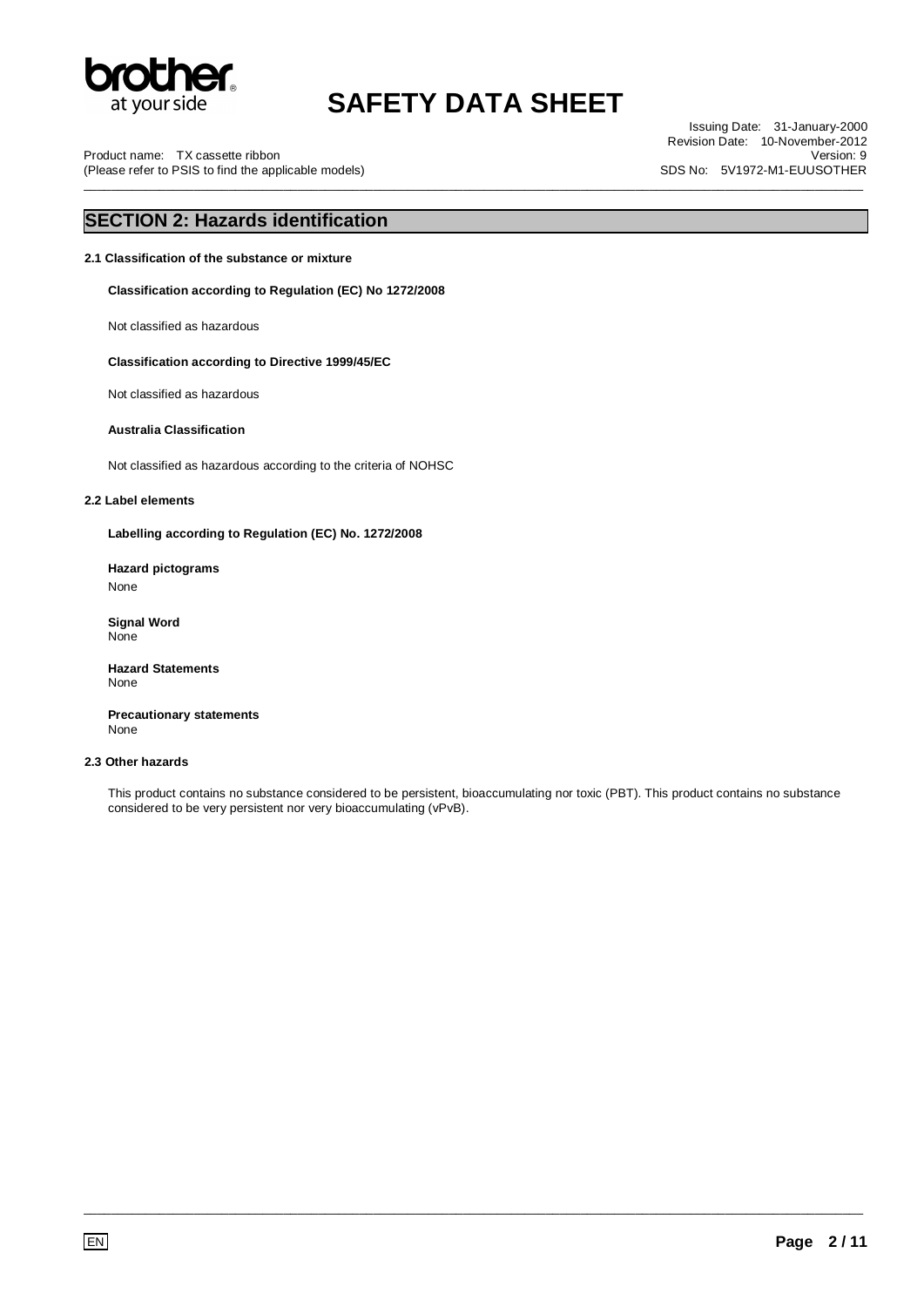

\_\_\_\_\_\_\_\_\_\_\_\_\_\_\_\_\_\_\_\_\_\_\_\_\_\_\_\_\_\_\_\_\_\_\_\_\_\_\_\_\_\_\_\_\_\_\_\_\_\_\_\_\_\_\_\_\_\_\_\_\_\_\_\_\_\_\_\_\_\_\_\_\_\_\_\_\_\_\_\_\_\_\_\_\_\_\_\_\_\_\_\_\_\_\_\_\_\_\_\_\_\_\_\_\_\_\_\_\_\_\_\_\_

Issuing Date: 31-January-2000 Revision Date: 10-November-2012 Version: 9 SDS No: 5V1972-M1-EUUSOTHER

Product name: TX cassette ribbon (Please refer to PSIS to find the applicable models)

## **SECTION 3: Composition/information on ingredients**

#### **3.2 Mixtures**

**Description of the mixture:** Ink on substrate film (Mixture)

| <b>Chemical Name</b> | <b>CAS-No</b> | <b>EC-No</b> | <b>Classification</b><br>(67/548/EEC) | <b>Classification</b><br>(EU Reg. | <b>Black</b><br>$w/w$ % | White<br>$w/w$ % | <b>Red</b><br>$w/w$ % | <b>Blue</b><br>$w/w$ % | Gold<br>$w/w$ % |
|----------------------|---------------|--------------|---------------------------------------|-----------------------------------|-------------------------|------------------|-----------------------|------------------------|-----------------|
|                      |               |              |                                       | 1272/2008)                        |                         |                  |                       |                        |                 |
| Carbon Black         | 1333-86-4     | 215-609-9    | Not classified                        | Not classified                    | 8                       |                  |                       |                        |                 |
| Paraffin wax         | 8002-74-2     | 232-315-6    | Not classified                        | Not classified                    | 18                      | 15               | 17                    | 18                     | 18              |
| Titanium dioxide     | 13463-67-7    | 236-675-5    | Not classified                        | Not classified                    | ۰                       | 30               | 3                     | 2                      |                 |
| Copper               | 7440-50-8     | 231-159-6    | Not classified                        | Not classified                    | -                       | ۰.               |                       | 6                      | 21              |
| Colorant             | $***$         | $***$        | Not classified                        | Not classified                    | $***$                   | $***$            | $***$                 | $***$                  | $***$           |
| Resin                | $***$         | $***$        | Not classified                        | Not classified                    | $***$                   | $***$            | $***$                 | $***$                  | $***$           |
| Wax                  | $***$         | $***$        | Not classified                        | Not classified                    | $***$                   | $***$            | $***$                 | $***$                  | $***$           |
| Additive             | $***$         | $***$        | Not classified                        | Not classified                    | $***$                   | $***$            | $***$                 | $***$                  | $***$           |
| Polyethylene         | $***$         | $***$        | Not classified                        | Not classified                    | $***$                   | $***$            | $***$                 | $***$                  | $***$           |
| terephthalate film   |               |              |                                       |                                   |                         |                  |                       |                        |                 |

For the full text of R-phrases and H-Statements see Section 16

### \*\* CONFIDENTIAL

**treatment needed** 

## **SECTION 4: First aid measures**

#### **4.1 Description of first aid measures**

| General advice                                                     | If symptoms persist, obtain medical attention.                                                                                      |
|--------------------------------------------------------------------|-------------------------------------------------------------------------------------------------------------------------------------|
| Inhalation                                                         | Not applicable.                                                                                                                     |
| Skin contact                                                       | Wash affected skin with plenty of water or soap and water.                                                                          |
| Eye contact                                                        | Obtain medical attention. If substance has got into the eyes, immediately wash out with plenty of<br>water for at least 15 minutes. |
| Ingestion                                                          | Obtain medical attention. Wash out mouth with water and give 100 - 200 ml of water to drink.                                        |
| 4.2 Most important symptoms and<br>effects, both acute and delayed | No specific effects and/or symptoms have been reported or known                                                                     |
| 4.3 Indication of any immediate<br>medical attention and special   | Treat symptomatically.                                                                                                              |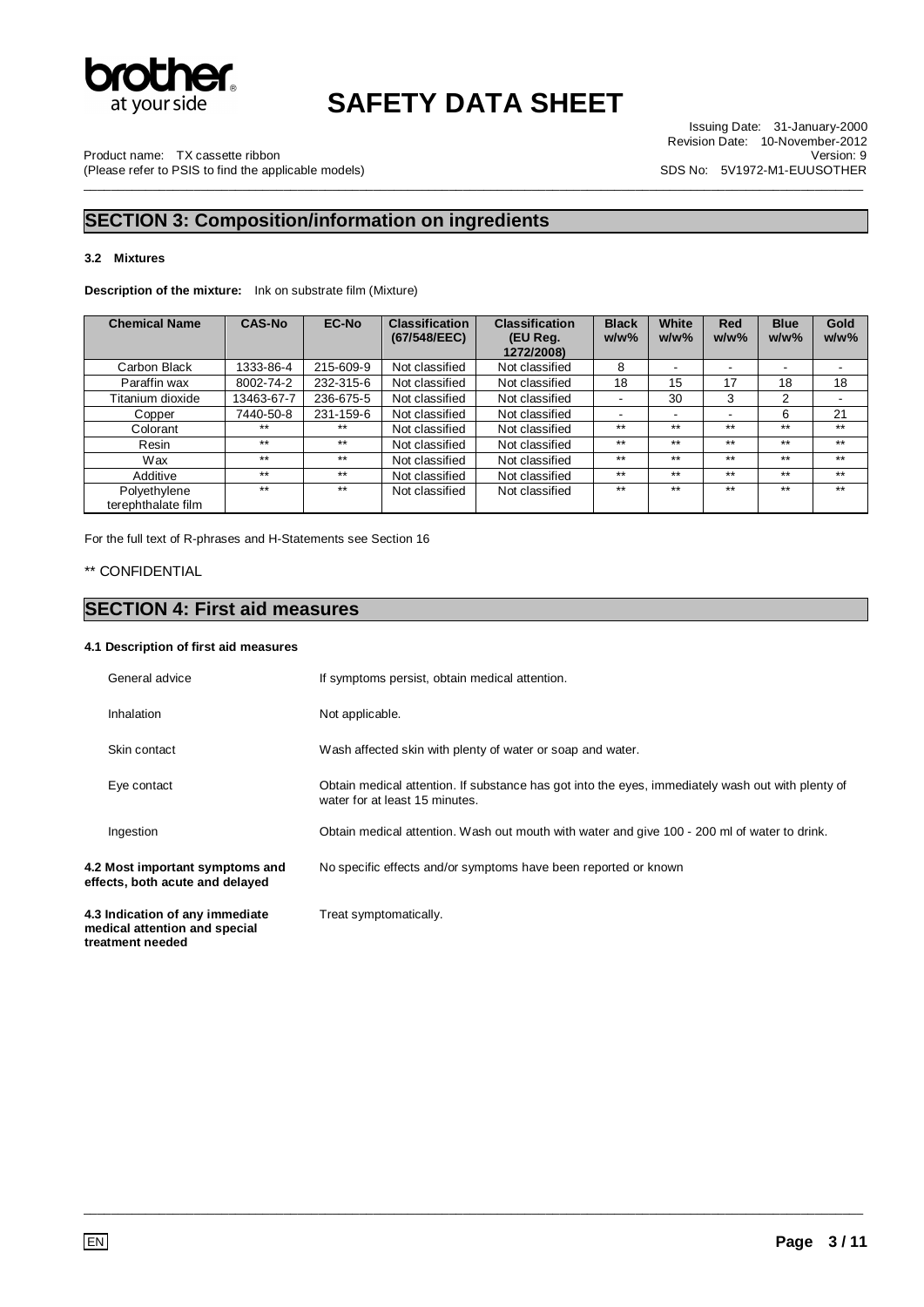

Issuing Date: 31-January-2000 Revision Date: 10-November-2012 Version: 9 SDS No: 5V1972-M1-EUUSOTHER

Product name: TX cassette ribbon (Please refer to PSIS to find the applicable models)

\_\_\_\_\_\_\_\_\_\_\_\_\_\_\_\_\_\_\_\_\_\_\_\_\_\_\_\_\_\_\_\_\_\_\_\_\_\_\_\_\_\_\_\_\_\_\_\_\_\_\_\_\_\_\_\_\_\_\_\_\_\_\_\_\_\_\_\_\_\_\_\_\_\_\_\_\_\_\_\_\_\_\_\_\_\_\_\_\_\_\_\_\_\_\_\_\_\_\_\_\_\_\_\_\_\_\_\_\_\_\_\_\_

## **SECTION 5: Firefighting measures**

| 5.1 Extinguishing media<br>Suitable Extinguishing Media      | Extinguish preferably with dry chemical, carbon dioxide, water mist, foam.                                  |
|--------------------------------------------------------------|-------------------------------------------------------------------------------------------------------------|
| Unsuitable Extinguishing Media                               | None.                                                                                                       |
| 5.2 Special hazards arising from the<br>substance or mixture | No information available                                                                                    |
| 5.3 Advice for firefighters                                  | A self contained breathing apparatus and suitable protective clothing should be worn in fire<br>conditions. |

## **SECTION 6: Accidental release measures**

| 6.1 Personal precautions, protective<br>equipment and emergency<br>procedures | Not normally required.                                                                  |
|-------------------------------------------------------------------------------|-----------------------------------------------------------------------------------------|
| 6.2 Environmental precautions                                                 | Avoid release to the environment.                                                       |
| 6.3 Methods and materials for<br>containment and cleaning up                  | Not applicable                                                                          |
| 6.4 Reference to other sections                                               | For personal protection: See section 8.<br>For disposal considerations: See section 13. |

## **SECTION 7: Handling and storage**

| 7.1 Precautions for safe handling                                   | Avoid contact with skin and eyes.                                        |
|---------------------------------------------------------------------|--------------------------------------------------------------------------|
| 7.2 Conditions for safe storage,<br>including any incompatibilities | Keep away from oxidizing agents.                                         |
| 7.3 Specific end use(s)                                             | These products are ink ribbons for Brother Industries, Ltd. TX cassette. |

## **SECTION 8: Exposure controls/personal protection**

#### **8.1 Control Parameters**

### **Occupational Exposure Limits**

| <b>Chemical Name</b>  | <b>Carbon Black</b><br>1333-86-4           |
|-----------------------|--------------------------------------------|
| <b>ACGIH TLV</b>      | TWA: $3 \text{ mg/m}^3$ inhalable fraction |
| <b>OSHA PEL</b>       | TWA: $3.5 \text{ mg/m}^3$                  |
| <b>European Union</b> |                                            |
| The United Kingdom    | STEL: $7 \text{ mg/m}^3$                   |
|                       | TWA: $3.5 \text{ mg/m}^3$                  |
| France                | TWA: $3.5 \text{ mg/m}^3$                  |
| Spain                 | TWA: $3.5 \text{ mg/m}^3$                  |
| Germany               | Carc                                       |
| Portugal              | TWA: $3.5 \text{ mg/m}^3$                  |
| <b>Finland</b>        | TWA: $3.5 \text{ mg/m}^3$                  |
|                       | STEL: 7 mg/m <sup>3</sup>                  |
| <b>Denmark</b>        | TWA: $3.5 \text{ mg/m}^3$                  |
| Poland                | TWA: 4.0 mg/m <sup>3</sup>                 |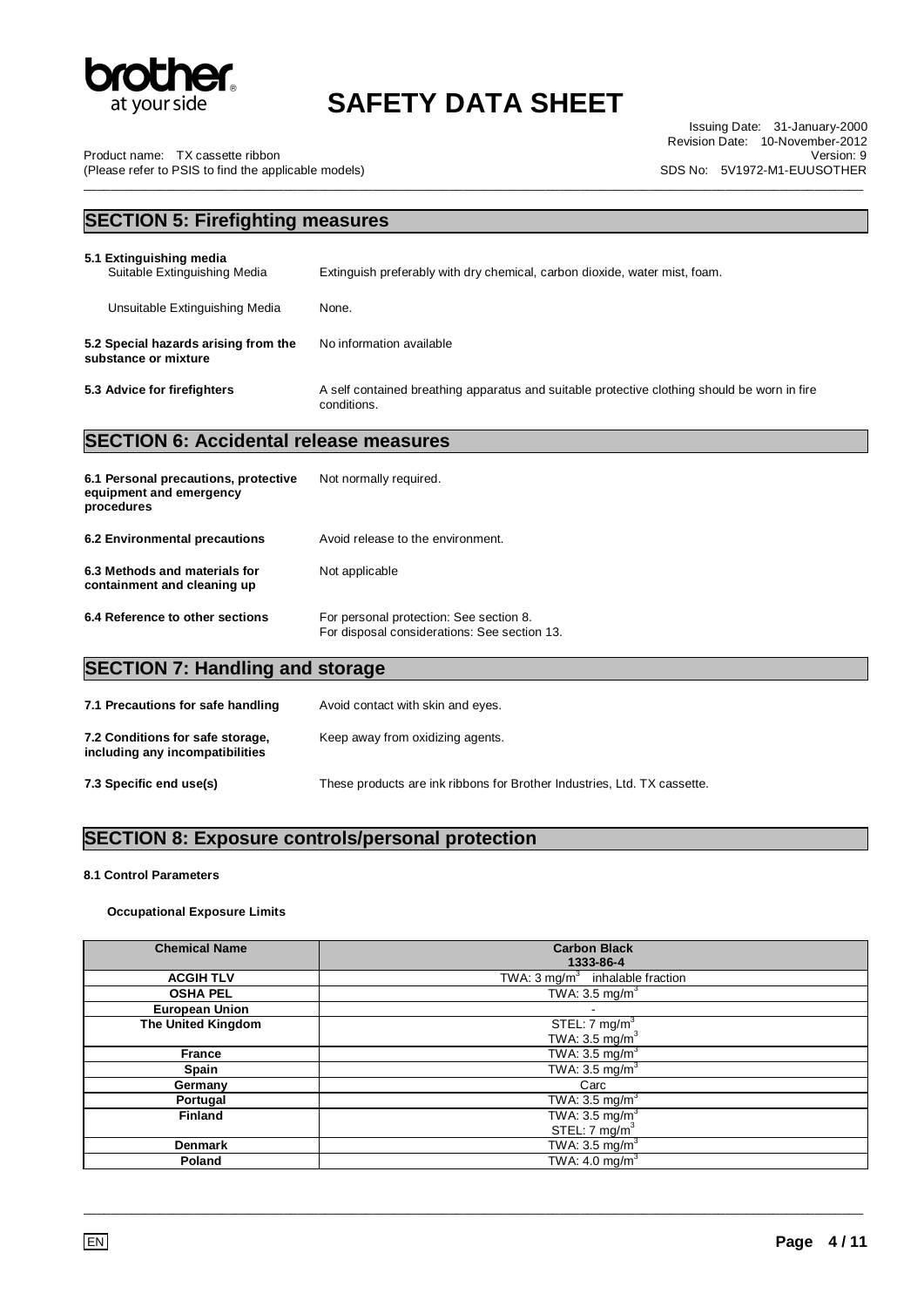

\_\_\_\_\_\_\_\_\_\_\_\_\_\_\_\_\_\_\_\_\_\_\_\_\_\_\_\_\_\_\_\_\_\_\_\_\_\_\_\_\_\_\_\_\_\_\_\_\_\_\_\_\_\_\_\_\_\_\_\_\_\_\_\_\_\_\_\_\_\_\_\_\_\_\_\_\_\_\_\_\_\_\_\_\_\_\_\_\_\_\_\_\_\_\_\_\_\_\_\_\_\_\_\_\_\_\_\_\_\_\_\_\_

Issuing Date: 31-January-2000 Revision Date: 10-November-2012 Version: 9 SDS No: 5V1972-M1-EUUSOTHER

Product name: TX cassette ribbon (Please refer to PSIS to find the applicable models)

| Norway                    | TWA: $3.5 \text{ mg/m}^3$                                                   |
|---------------------------|-----------------------------------------------------------------------------|
|                           | STEL: $7 \text{ mg/m}^3$<br>TWA: $3.5 \text{ mg/m}^3$                       |
| <b>Ireland</b>            | STEL: $7 \text{ mg/m}^3$                                                    |
| <b>Chemical Name</b>      | <b>Paraffin wax</b>                                                         |
|                           | 8002-74-2                                                                   |
| <b>ACGIH TLV</b>          | TWA: $2 \text{ mg/m}^3$ fume                                                |
| <b>OSHA PEL</b>           |                                                                             |
| <b>European Union</b>     | $\overline{\phantom{a}}$                                                    |
| <b>The United Kingdom</b> | STEL: 6 mg/m <sup>3</sup>                                                   |
|                           | TWA: $2 \text{ mg/m}^3$                                                     |
| <b>France</b>             | TWA: $2 \text{ mg/m}^3$                                                     |
| Spain                     | TWA: $2 \text{ mg/m}^3$                                                     |
| Portugal                  | TWA: $2 \text{ mg/m}^3$                                                     |
| <b>Finland</b>            | TWA: 1 mg/m <sup>3</sup>                                                    |
| <b>Denmark</b>            | TWA: $2 \text{ mg/m}^3$                                                     |
| <b>Switzerland</b>        | TWA: $2 \text{ mg/m}^3$                                                     |
| Poland                    | TWA: $2 \text{ mg/m}^3$                                                     |
| Norway                    | TWA: $2 \text{ mg/m}^3$                                                     |
|                           | STEL: $4 \text{ mg/m}^3$                                                    |
| Ireland                   | TWA: $2 \text{ mg/m}^3$                                                     |
|                           | STEL: 6 mg/m <sup>3</sup>                                                   |
| <b>Chemical Name</b>      | <b>Titanium dioxide</b><br>13463-67-7                                       |
| <b>ACGIH TLV</b>          | TWA: 10 mg/m <sup>3</sup>                                                   |
| <b>OSHA PEL</b>           | TWA: 15 mg/m <sup>3</sup> total dust                                        |
| <b>European Union</b>     |                                                                             |
| <b>The United Kingdom</b> | STEL: $30 \text{ mg/m}^3$                                                   |
|                           | STEL: 12 $mg/m3$                                                            |
|                           | TWA: 10 $mg/m3$                                                             |
|                           | TWA: $4 \text{ mg/m}^3$                                                     |
| <b>France</b>             | TWA: $10 \text{ mg/m}^3$                                                    |
| Spain                     | TWA: 10 mg/m <sup>3</sup>                                                   |
| Germany                   | Carc                                                                        |
| Portugal                  | TWA: $10 \text{ mg/m}^3$                                                    |
| <b>Denmark</b>            | TWA: $6 \text{ mg/m}^3$                                                     |
| Austria                   | STEL 10 mg/m <sup>3</sup>                                                   |
|                           | TWA: $5 \text{ mg/m}^3$                                                     |
| <b>Switzerland</b>        | TWA: $3 \text{ mg/m}^3$                                                     |
| Poland                    | NDSCh: 30 mg/m <sup>3</sup>                                                 |
|                           | TWA: 10.0 mg/m <sup>3</sup> TWA: 10 mg/m <sup>3</sup>                       |
| Norway                    | TWA: $5 \text{ mg/m}^3$                                                     |
|                           | STEL: 10 mg/m <sup>3</sup>                                                  |
| <b>Ireland</b>            | TWA: 10 mg/m <sup>3</sup><br>TWA: $4 \text{ mg/m}^3$                        |
| <b>Chemical Name</b>      |                                                                             |
|                           | Copper<br>7440-50-8                                                         |
| <b>ACGIH TLV</b>          | fume TWA: 1 mg/m <sup>3</sup> Cu dust and mist<br>TWA: $0.2 \text{ mg/m}^3$ |
| <b>OSHA PEL</b>           | TWA: 1 mg/m <sup>3</sup><br>dusts and mists (as Cu)                         |
| <b>European Union</b>     |                                                                             |
| <b>The United Kingdom</b> | STEL: $0.6 \text{ mg/m}^3$                                                  |
|                           | STEL: $2 \text{ mg/m}^3$                                                    |
|                           | TWA: $0.2 \text{ mg/m}^3$                                                   |
|                           | TWA: 1 $mg/m3$                                                              |
| <b>France</b>             | TWA: $0.2 \text{ mg/m}^3$                                                   |
|                           | TWA: 1 $mg/m^3$                                                             |
|                           | STEL: $2 \text{ mg/m}^3$                                                    |
| Spain                     | TWA: $0.2 \text{ mg/m}^3$                                                   |
|                           | TWA: 1 mg/m <sup>3</sup>                                                    |
| Germany                   | TWA: $0.1 \text{ mg/m}^3$<br>Ceiling / Peak: 0.2 mg/m <sup>3</sup>          |
| Portugal                  | TWA: $0.2 \text{ mg/m}^3$                                                   |
|                           | TWA: 1 mg/m <sup>3</sup>                                                    |
| The Netherlands           | TWA: $0.1 \text{ mg/m}^3$                                                   |
|                           |                                                                             |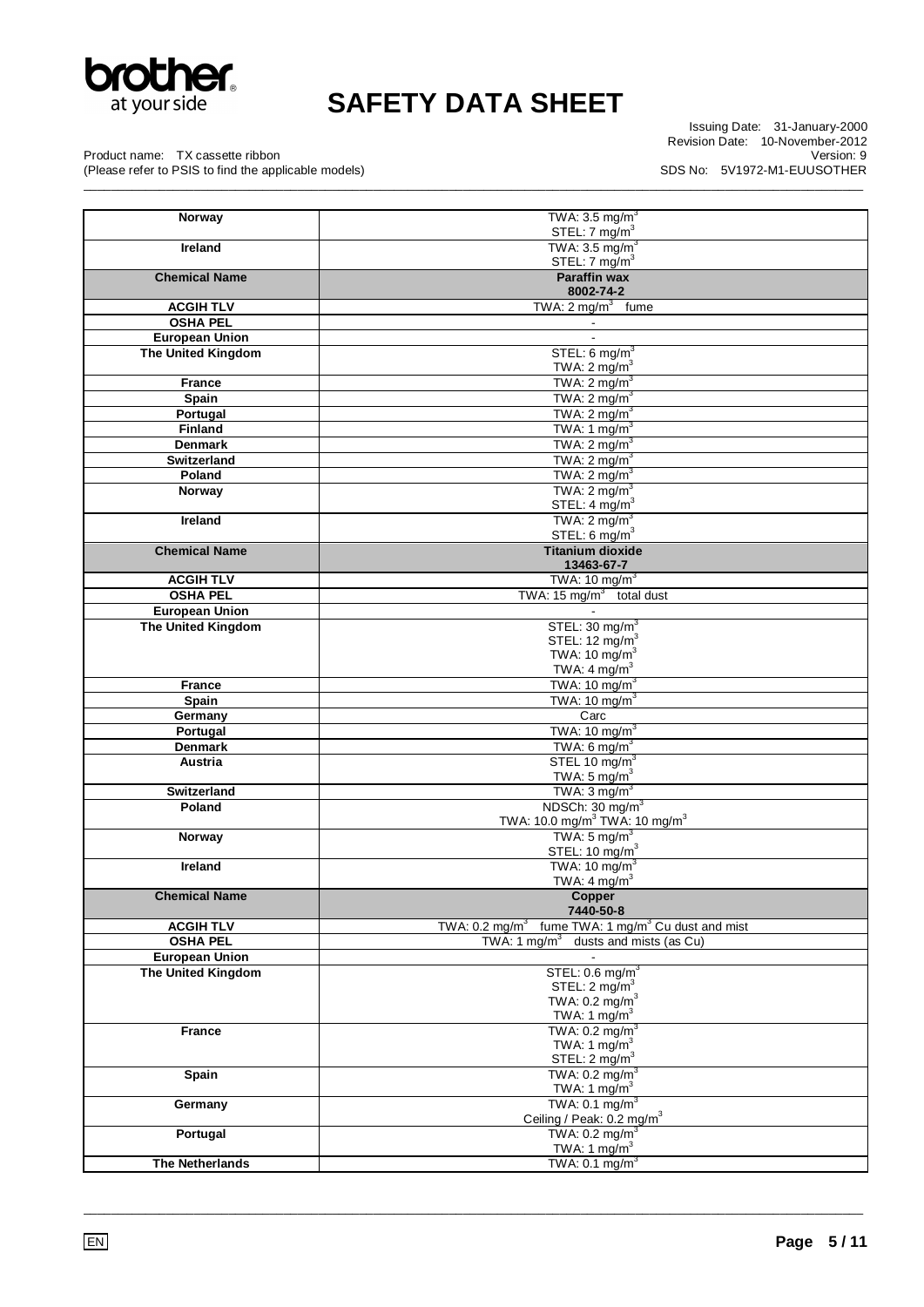

Issuing Date: 31-January-2000 Revision Date: 10-November-2012 Version: 9 SDS No: 5V1972-M1-EUUSOTHER

Product name: TX cassette ribbon

(Please refer to PSIS to find the applicable models) \_\_\_\_\_\_\_\_\_\_\_\_\_\_\_\_\_\_\_\_\_\_\_\_\_\_\_\_\_\_\_\_\_\_\_\_\_\_\_\_\_\_\_\_\_\_\_\_\_\_\_\_\_\_\_\_\_\_\_\_\_\_\_\_\_\_\_\_\_\_\_\_\_\_\_\_\_\_\_\_\_\_\_\_\_\_\_\_\_\_\_\_\_\_\_\_\_\_\_\_\_\_\_\_\_\_\_\_\_\_\_\_\_

| <b>Finland</b>     | TWA: 1 mg/m <sup>3</sup>    |
|--------------------|-----------------------------|
|                    | TWA: 0.1 mg/m <sup>3</sup>  |
| <b>Denmark</b>     | TWA: $1.0 \text{ mg/m}^3$   |
|                    | TWA: $0.1 \text{ mg/m}^3$   |
| Austria            | STEL 4 mg/m <sup>3</sup>    |
|                    | STEL 0.4 $mg/m3$            |
|                    | TWA: 1 $mg/m3$              |
|                    | TWA: $0.1 \text{ mg/m}^3$   |
| <b>Switzerland</b> | STEL: 0.2 ppm               |
|                    | TWA: 0.1 ppm                |
| Poland             | TWA: $0.2 \text{ mg/m}^3$   |
| Norway             | TWA: $0.1 \text{ mg/m}^3$   |
|                    | TWA: $1 \text{ mg/m}^3$     |
|                    | STEL: 0.3 mg/m <sup>3</sup> |
|                    | STEL: $3 \text{ mg/m}^3$    |
| Ireland            | TWA: $0.2 \text{ mg/m}^3$   |
|                    | TWA: 1 $mg/m^3$             |
|                    | STEL: $2 \text{ mg/m}^3$    |

### **8.2 Exposure controls**

| Appropriate engineering controls | Good general ventilation should be sufficient under normal use.                                                                                     |
|----------------------------------|-----------------------------------------------------------------------------------------------------------------------------------------------------|
| Personal protective equipment    | Not normally required. For use other than in normal operating procedures (such as in the event of<br>large spill), the following should be applied: |
| Eye Protection                   | Safety goggles.                                                                                                                                     |
| <b>Hand Protection</b>           | Protective gloves.                                                                                                                                  |
| Skin and body protection         | Not normally required.                                                                                                                              |
| Respiratory protection           | No special protective equipment required.                                                                                                           |

\_\_\_\_\_\_\_\_\_\_\_\_\_\_\_\_\_\_\_\_\_\_\_\_\_\_\_\_\_\_\_\_\_\_\_\_\_\_\_\_\_\_\_\_\_\_\_\_\_\_\_\_\_\_\_\_\_\_\_\_\_\_\_\_\_\_\_\_\_\_\_\_\_\_\_\_\_\_\_\_\_\_\_\_\_\_\_\_\_\_\_\_\_\_\_\_\_\_\_\_\_\_\_\_\_\_\_\_\_\_\_\_\_

**Environmental Exposure Controls** Not normally required.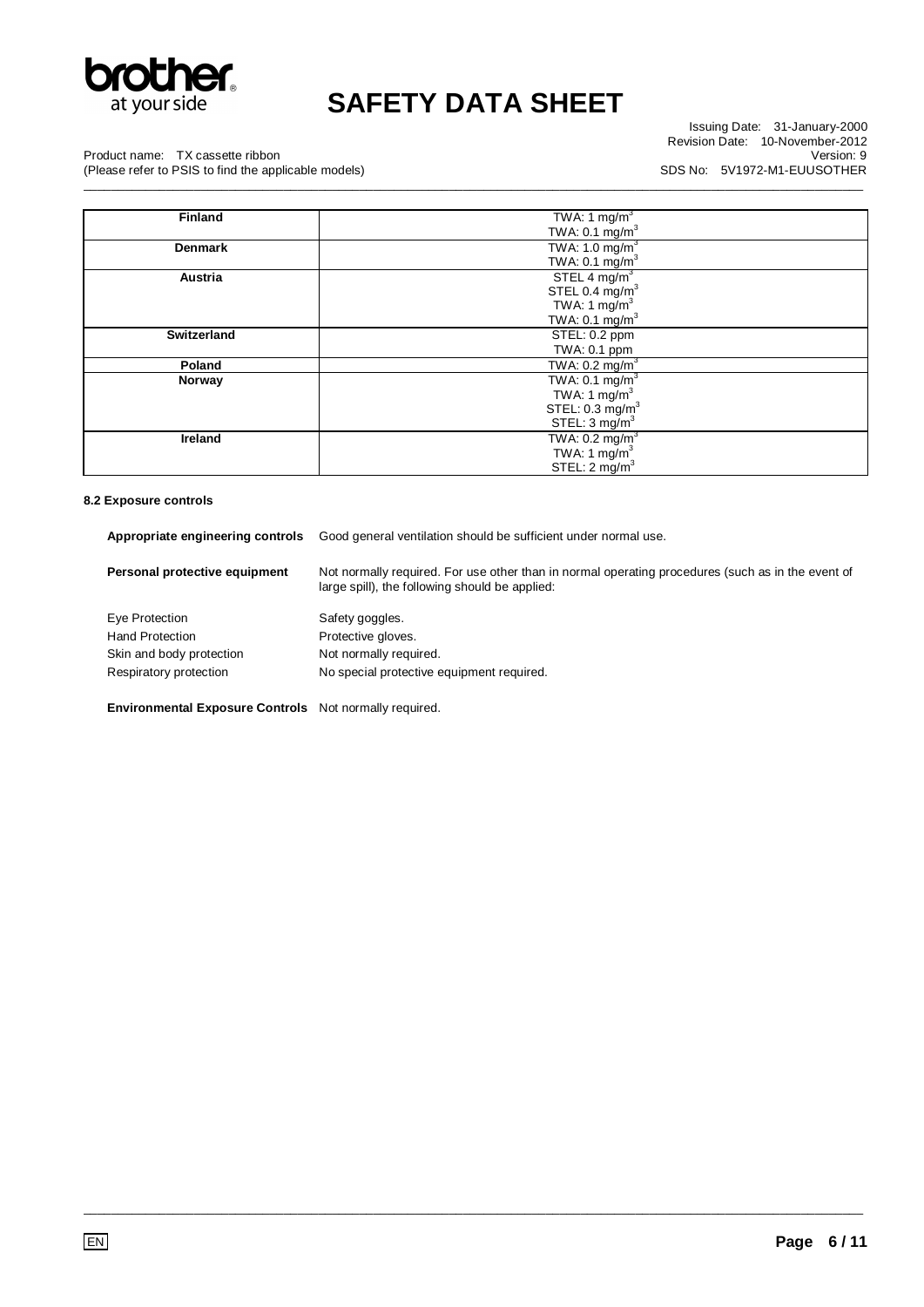

Product name: TX cassette ribbon (Please refer to PSIS to find the applicable models) \_\_\_\_\_\_\_\_\_\_\_\_\_\_\_\_\_\_\_\_\_\_\_\_\_\_\_\_\_\_\_\_\_\_\_\_\_\_\_\_\_\_\_\_\_\_\_\_\_\_\_\_\_\_\_\_\_\_\_\_\_\_\_\_\_\_\_\_\_\_\_\_\_\_\_\_\_\_\_\_\_\_\_\_\_\_\_\_\_\_\_\_\_\_\_\_\_\_\_\_\_\_\_\_\_\_\_\_\_\_\_\_\_

Issuing Date: 31-January-2000 Revision Date: 10-November-2012 Version: 9 SDS No: 5V1972-M1-EUUSOTHER

### **SECTION 9: Physical and chemical properties**

#### **9.1 Information on basic physical and chemical properties**

Appearance Physical state Film Color Black. White. Red. Blue. Gold. Odor Codor Slight wax's odor<br>
Odor Threshold Codor Threshold No information av Odor Threshold No information available<br>pH Not applicable Melting point/freezing point Not applicable<br>
Initial boiling point and boiling range Not applicable Initial boiling point and boiling range<br>Flash Point Flash Point  $\begin{array}{ccc} & 5 & 3 \\ \text{Exaporation rate} & & > 150 \end{array}$  °C Evaporation rate <br>
Flammability (solid, gas) No information available<br>
No information available Upper/lower flammability or explosive limits Vapor pressure Not applicable<br>
Vapor density Not applicable<br>
Not applicable Vapor density **Not applicable**<br>
Relative density **Not applicable**<br>
No information Solubility(ies)<br>
Partition coefficient: n-octanol/water
No information available Partition coefficient: n-octanol/water No information available<br>Auto-ignition temperature No information available Auto-ignition temperature **No** information available<br>Decomposition temperature **No** information available Decomposition temperature<br>Viscosity Explosive properties<br>Oxidizing properties No information available

Not applicable<br>Not applicable No information available No information available No information available Not applicable<br>Not applicable

#### **9.2 Other information**

No information available.

### **SECTION 10: Stability and reactivity**

| 10.1 Reactivity                            | No information available.                                                |
|--------------------------------------------|--------------------------------------------------------------------------|
| 10.2 Chemical stability                    | Stable.                                                                  |
| 10.3 Possibility of hazardous<br>reactions | No information available.                                                |
| 10.4 Conditions to avoid                   | Keep away from heat. Avoid friction, sparks, or other means of ignition. |
| 10.5 Incompatible materials                | Strong oxidizing agents.                                                 |
| 10.6 Hazardous decomposition<br>products   | Contains: Carbon monoxide, Carbon dioxide and Nitrogen oxides.           |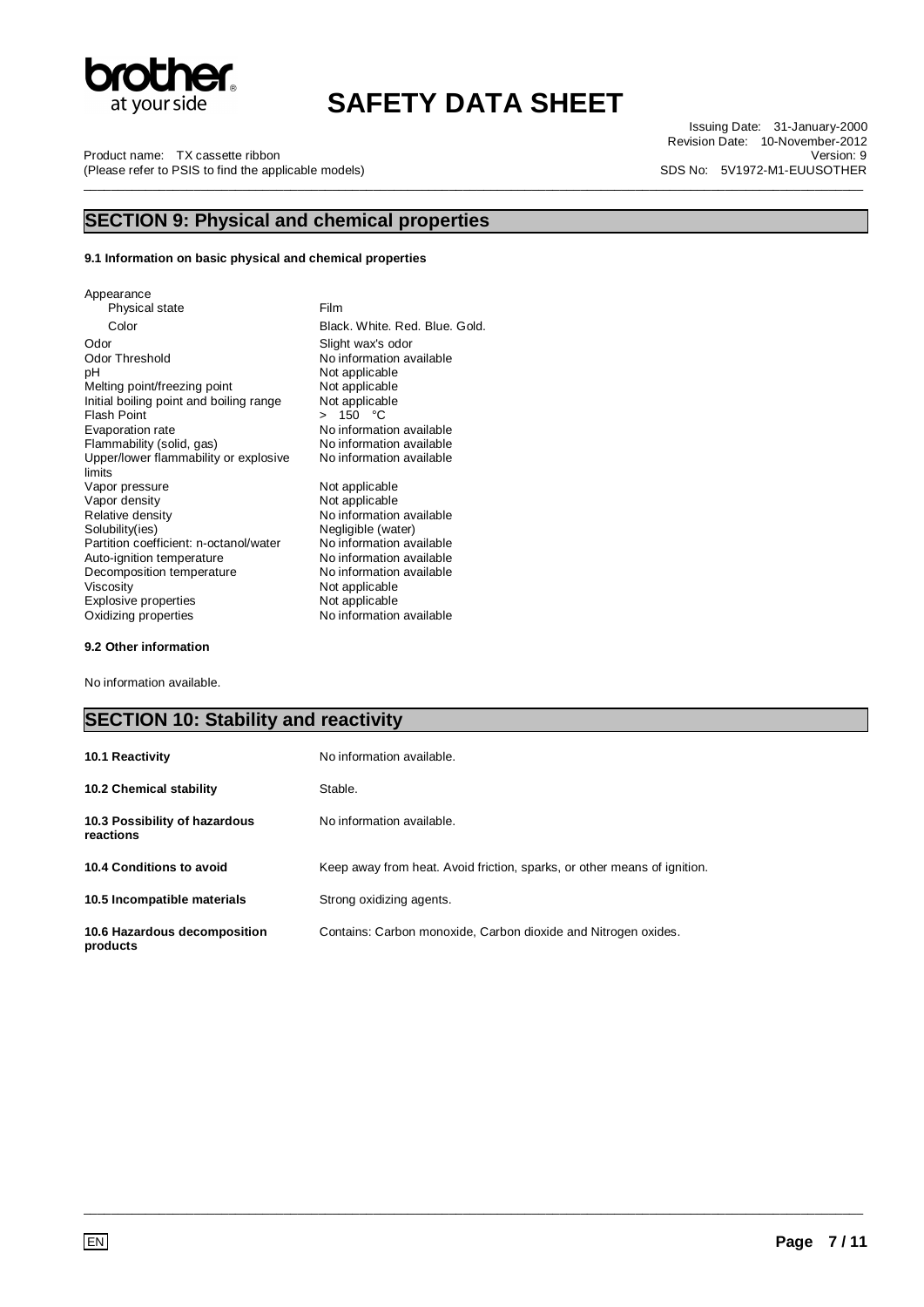

\_\_\_\_\_\_\_\_\_\_\_\_\_\_\_\_\_\_\_\_\_\_\_\_\_\_\_\_\_\_\_\_\_\_\_\_\_\_\_\_\_\_\_\_\_\_\_\_\_\_\_\_\_\_\_\_\_\_\_\_\_\_\_\_\_\_\_\_\_\_\_\_\_\_\_\_\_\_\_\_\_\_\_\_\_\_\_\_\_\_\_\_\_\_\_\_\_\_\_\_\_\_\_\_\_\_\_\_\_\_\_\_\_

Product name: TX cassette ribbon (Please refer to PSIS to find the applicable models)

Issuing Date: 31-January-2000 Revision Date: 10-November-2012 Version: 9 SDS No: 5V1972-M1-EUUSOTHER

## **SECTION 11: Toxicological information**

### **11.1 Information on toxicological effects**

**Acute toxicity** 

| Inhalation                        | No information available.                                                                                                                                                                                                                                                                                                                                                                                                                                                                                                                                                                                                |
|-----------------------------------|--------------------------------------------------------------------------------------------------------------------------------------------------------------------------------------------------------------------------------------------------------------------------------------------------------------------------------------------------------------------------------------------------------------------------------------------------------------------------------------------------------------------------------------------------------------------------------------------------------------------------|
| Eye contact                       | No information available.                                                                                                                                                                                                                                                                                                                                                                                                                                                                                                                                                                                                |
| Skin contact                      | No information available.                                                                                                                                                                                                                                                                                                                                                                                                                                                                                                                                                                                                |
| Ingestion                         | No information available.                                                                                                                                                                                                                                                                                                                                                                                                                                                                                                                                                                                                |
|                                   |                                                                                                                                                                                                                                                                                                                                                                                                                                                                                                                                                                                                                          |
| Skin corrosion/irritation         | No information available.                                                                                                                                                                                                                                                                                                                                                                                                                                                                                                                                                                                                |
| Serious eye damage/irritation     | No information available.                                                                                                                                                                                                                                                                                                                                                                                                                                                                                                                                                                                                |
| Respiratory or skin sensitisation | No information available.                                                                                                                                                                                                                                                                                                                                                                                                                                                                                                                                                                                                |
| <b>Mutagenicity</b>               | No information available.                                                                                                                                                                                                                                                                                                                                                                                                                                                                                                                                                                                                |
| Carcinogenicity                   | Printing inks: IARC Classification: Group 3 (Non-classified Human Carcinogen)                                                                                                                                                                                                                                                                                                                                                                                                                                                                                                                                            |
|                                   | Carbon Black: In 1996, the IARC re-evaluated carbon black as a Group 2B carcinogen (possible<br>human carcinogen). This classification is given to chemicals, for which there is inadequate human<br>evidence, but sufficient animal evidence on which to base an opinion of carcinogenicity. The<br>classification is based upon the development of lung tumors in rats receiving chronic inhalation<br>exposures to free carbon black at levels that induce particle overload of the lung. Studies performed<br>in animal models other than rats did not show any association between carbon black and lung<br>tumors. |
|                                   | Other ingredients of this product have not been classified as carcinogens according to IARC<br>monographs, NTP and OSHA.                                                                                                                                                                                                                                                                                                                                                                                                                                                                                                 |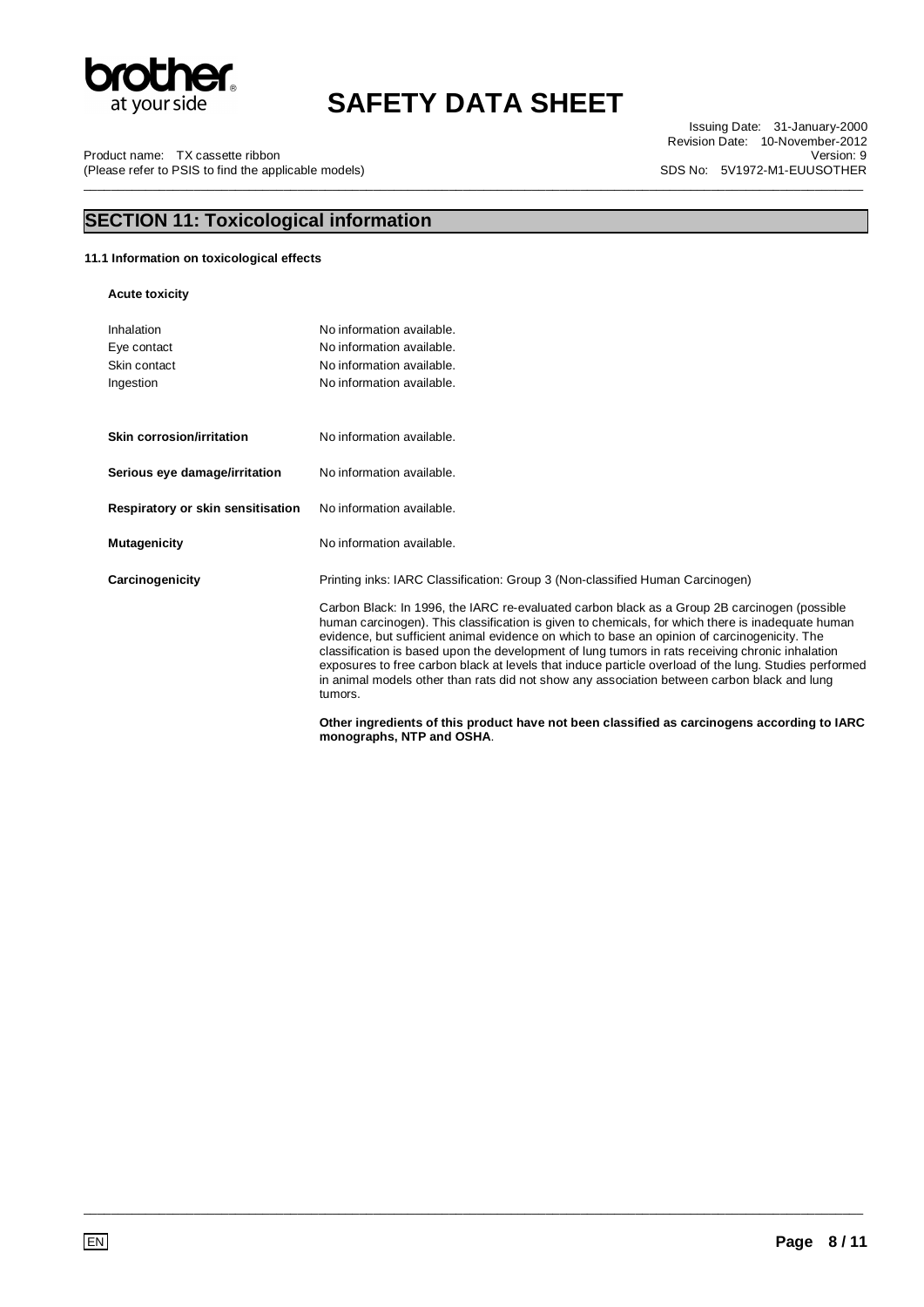

\_\_\_\_\_\_\_\_\_\_\_\_\_\_\_\_\_\_\_\_\_\_\_\_\_\_\_\_\_\_\_\_\_\_\_\_\_\_\_\_\_\_\_\_\_\_\_\_\_\_\_\_\_\_\_\_\_\_\_\_\_\_\_\_\_\_\_\_\_\_\_\_\_\_\_\_\_\_\_\_\_\_\_\_\_\_\_\_\_\_\_\_\_\_\_\_\_\_\_\_\_\_\_\_\_\_\_\_\_\_\_\_\_

Issuing Date: 31-January-2000 Revision Date: 10-November-2012 Version: 9 SDS No: 5V1972-M1-EUUSOTHER

Product name: TX cassette ribbon (Please refer to PSIS to find the applicable models)

## **SECTION 12: Ecological information**

### **12.1 Toxicity**

| <b>Chemical Name</b>                       | <b>Toxicity to algae</b>                                                                                                                                                   | <b>Toxicity to fish</b>                                                                                                                                                                                                                                                                                                                                                                                                                                                                                                              | Toxicity to daphnia and other<br>aquatic invertebrates |
|--------------------------------------------|----------------------------------------------------------------------------------------------------------------------------------------------------------------------------|--------------------------------------------------------------------------------------------------------------------------------------------------------------------------------------------------------------------------------------------------------------------------------------------------------------------------------------------------------------------------------------------------------------------------------------------------------------------------------------------------------------------------------------|--------------------------------------------------------|
| Carbon Black<br>1333-86-4                  |                                                                                                                                                                            |                                                                                                                                                                                                                                                                                                                                                                                                                                                                                                                                      | $EC_{50}$ : >5600 mg/L 24 h<br>(Daphnia magna)         |
| Copper<br>7440-50-8                        | $EC_{50}$ : 0.0426 - 0.0535 mg/L 72 h<br>static (Pseudokirchneriella<br>subcapitata)<br>$EC_{50}$ : 0.031 - 0.054 mg/L 96 h<br>static (Pseudokirchneriella<br>subcapitata) | $LC_{50}$ : 0.0068 - 0.0156 mg/L 96 h<br>(Pimephales promelas)<br>LC <sub>50</sub> : 0.3 mg/L 96 h static<br>(Pimephales promelas)<br>$LC_{50}$ : 0.2 mg/L 96 h flow-through<br>(Pimephales promelas)<br>$LC_{50}$ : 0.052 mg/L 96 h flow-through<br>(Oncorhynchus mykiss)<br>$LC_{50}$ : 1.25 mg/L 96 h static<br>(Lepomis macrochirus)<br>$LC_{50}$ : 0.3 mg/L 96 h semi-static<br>(Cyprinus carpio)<br>$LC_{50}$ : 0.8 mg/L 96 h static<br>(Cyprinus carpio)<br>$LC_{50}$ : 0.112 mg/L 96 h flow-through<br>(Poecilia reticulata) | $EC_{50}$ : 0.03 mg/L 48 h Static<br>(Daphnia magna)   |
| 12.2 Persistance and degradability         | No information available.                                                                                                                                                  |                                                                                                                                                                                                                                                                                                                                                                                                                                                                                                                                      |                                                        |
| 12.3 Bioaccumulative potential             | No information available.                                                                                                                                                  |                                                                                                                                                                                                                                                                                                                                                                                                                                                                                                                                      |                                                        |
| 12.4 Mobility in soil                      | No information available.                                                                                                                                                  |                                                                                                                                                                                                                                                                                                                                                                                                                                                                                                                                      |                                                        |
| 12.5 Results of PBT and vPvB<br>assessment | $(vPvB)$ .                                                                                                                                                                 | This product contains no substance considered to be persistent, bioaccumulating nor toxic (PBT).<br>This product contains no substance considered to be very persistent nor very bioaccumulating                                                                                                                                                                                                                                                                                                                                     |                                                        |

**12.6 Other adverse effects** No information available.

## **SECTION 13: Disposal considerations**

**13.1 Waste treatment methods** Dispose of in accordance with Federal, State, and local regulations.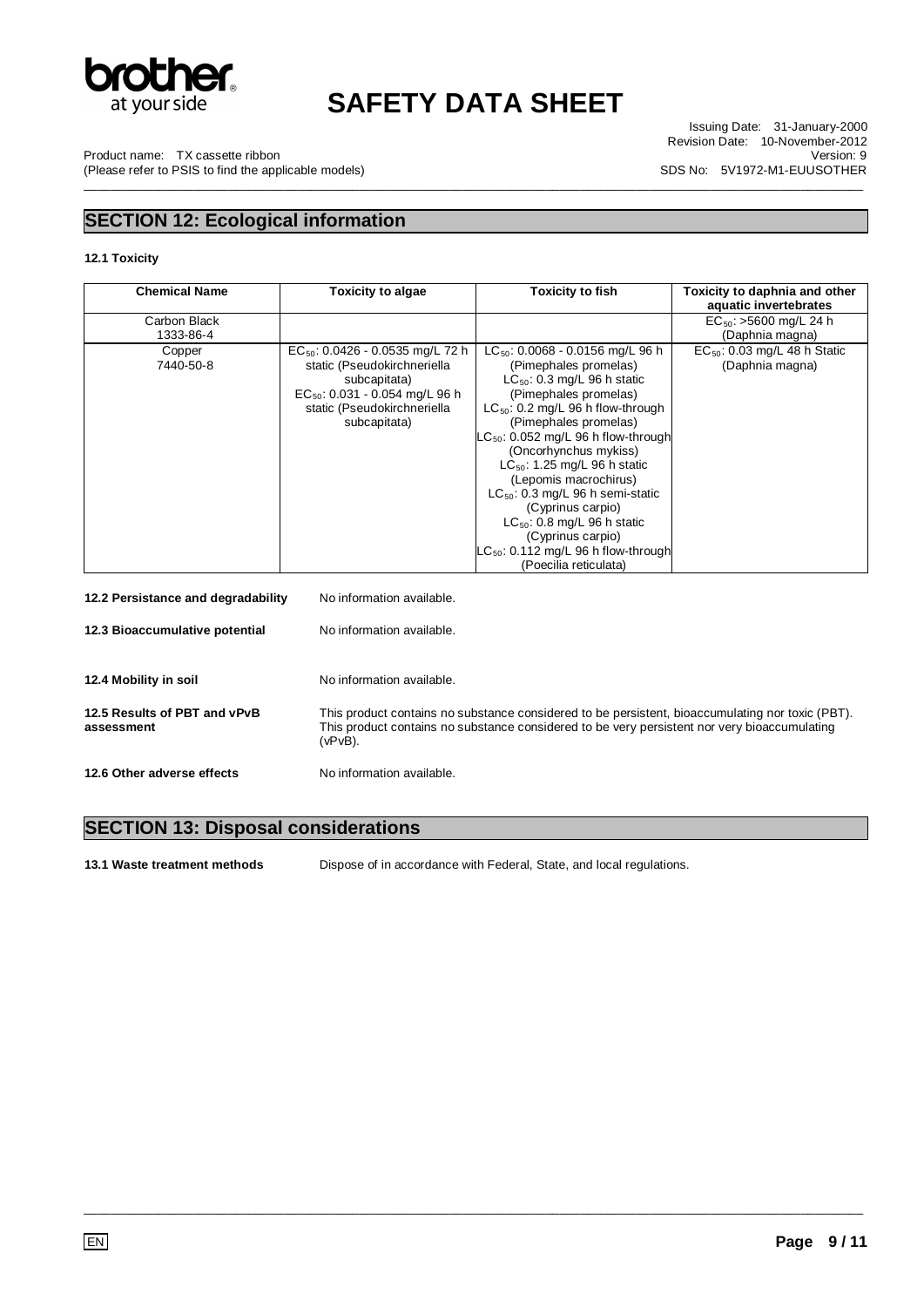

**Code** 

# **SAFETY DATA SHEET**

\_\_\_\_\_\_\_\_\_\_\_\_\_\_\_\_\_\_\_\_\_\_\_\_\_\_\_\_\_\_\_\_\_\_\_\_\_\_\_\_\_\_\_\_\_\_\_\_\_\_\_\_\_\_\_\_\_\_\_\_\_\_\_\_\_\_\_\_\_\_\_\_\_\_\_\_\_\_\_\_\_\_\_\_\_\_\_\_\_\_\_\_\_\_\_\_\_\_\_\_\_\_\_\_\_\_\_\_\_\_\_\_\_

Issuing Date: 31-January-2000 Revision Date: 10-November-2012 Version: 9 SDS No: 5V1972-M1-EUUSOTHER

Product name: TX cassette ribbon (Please refer to PSIS to find the applicable models)

### **SECTION 14: Transport information**

Not classified according to the United Nations "Recommendations on the Transport of Dangerous Goods"

| 14.1 UN Number                                                              | None           |
|-----------------------------------------------------------------------------|----------------|
| 14.2 UN proper shipping name                                                | None           |
| 14.3 Transport hazard class(es)                                             | None           |
| 14.4 Packing Group                                                          | None           |
| <b>14.5 Environmental hazards</b>                                           | None           |
| 14.6 Special precautions for user                                           | None           |
| 14.7 Transport in bulk according to<br>Annex II of Marpol 73/78 and the IBC | Not applicable |

## **SECTION 15: Regulatory information**

**15.1 Safety, health and environmental regulations/legislation specific for the substance or mixture EU:**Not classified as dangerous for supply/use. (1999/45/EC) **USA:** All chemical substances contained in this product are and had been listed on the TSCA Chemical Substances Inventory, and none is subject to any of the following TSCA requirements: section 4 test rules; proposed or final section 5(a)(2) significant new use rules; section 5(e) consent orders; section 8(a) preliminary assessment information rules; and section 8(d) health and safety data reporting rules. **Canada:** WHMIS: Not applicable. (Manufactured article)

\_\_\_\_\_\_\_\_\_\_\_\_\_\_\_\_\_\_\_\_\_\_\_\_\_\_\_\_\_\_\_\_\_\_\_\_\_\_\_\_\_\_\_\_\_\_\_\_\_\_\_\_\_\_\_\_\_\_\_\_\_\_\_\_\_\_\_\_\_\_\_\_\_\_\_\_\_\_\_\_\_\_\_\_\_\_\_\_\_\_\_\_\_\_\_\_\_\_\_\_\_\_\_\_\_\_\_\_\_\_\_\_\_

**15.2 Chemical Safety Assessment** No.

EN **Page 10 / 11**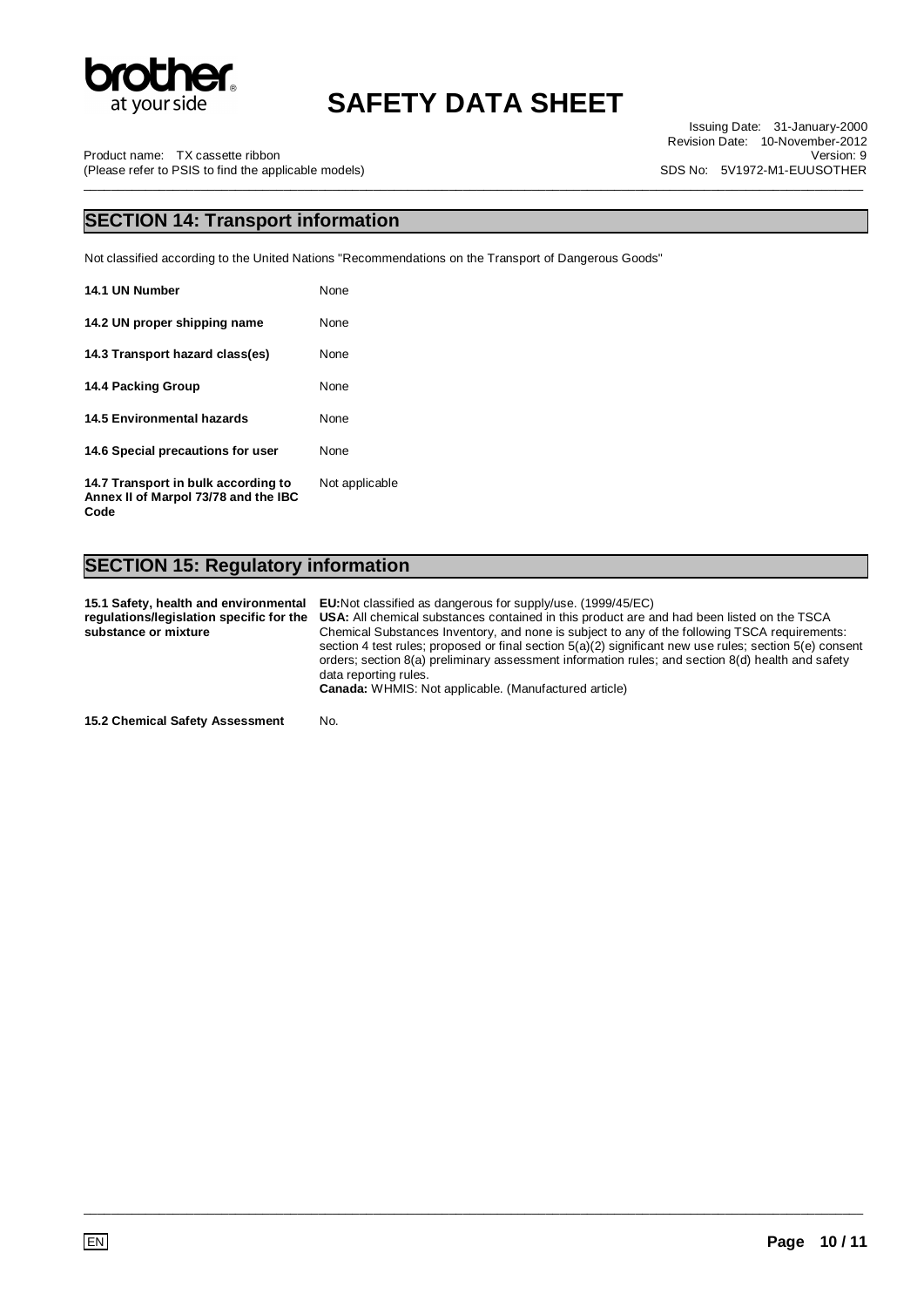

Issuing Date: 31-January-2000 Revision Date: 10-November-2012 Version: 9 SDS No: 5V1972-M1-EUUSOTHER

Product name: TX cassette ribbon

(Please refer to PSIS to find the applicable models) \_\_\_\_\_\_\_\_\_\_\_\_\_\_\_\_\_\_\_\_\_\_\_\_\_\_\_\_\_\_\_\_\_\_\_\_\_\_\_\_\_\_\_\_\_\_\_\_\_\_\_\_\_\_\_\_\_\_\_\_\_\_\_\_\_\_\_\_\_\_\_\_\_\_\_\_\_\_\_\_\_\_\_\_\_\_\_\_\_\_\_\_\_\_\_\_\_\_\_\_\_\_\_\_\_\_\_\_\_\_\_\_\_

| <b>SECTION 16: Other information</b>                            |                                                                                                                                                                                                                                                                                                                                                                                                                                                                                                                                                                    |  |
|-----------------------------------------------------------------|--------------------------------------------------------------------------------------------------------------------------------------------------------------------------------------------------------------------------------------------------------------------------------------------------------------------------------------------------------------------------------------------------------------------------------------------------------------------------------------------------------------------------------------------------------------------|--|
| Full text of R-phrases referred to<br>under sections 2 and 3    | None                                                                                                                                                                                                                                                                                                                                                                                                                                                                                                                                                               |  |
| Full text of H-Statements referred to<br>under sections 2 and 3 | None                                                                                                                                                                                                                                                                                                                                                                                                                                                                                                                                                               |  |
| <b>Additional information</b>                                   | The information relates only to this product. It may not be valid, if used in combination with any<br>other materials or in any other process, and it is based on our best knowledge as of the date of<br>preparation (revision).                                                                                                                                                                                                                                                                                                                                  |  |
| <b>Revision Note</b>                                            | Updated for compliance with EU Regulations 453/2010 and 172/2008 (CLP).                                                                                                                                                                                                                                                                                                                                                                                                                                                                                            |  |
| <b>References:</b>                                              | U.S. 29CFR Part 1910<br>ACGIH Threshold Limit Values for Chemical Substances and Physical Agents and Biological<br><b>Exposure Indices</b><br>IARC Monographs on the Evaluation Carcinogenic Risks to Humans World Health Organization<br>EU Directive 91/322/EEC and 2000/39/EC<br>NTP 11th Report on Carcinogens                                                                                                                                                                                                                                                 |  |
| <b>Abbreviations:</b>                                           | ACGIH: American Conference of Governmental Industrial Hygienists<br>IARC: International Agency for Research on Cancer<br>NOHSC: National Occupational Health and Safety Commission (Australia)<br>NTP: National Toxicology Program (US)<br>OSHA: Occupational Safety and Health Administration (US)<br>PEL: Permissible Exposure Limit<br>STEL: Short Term Exposure Limit<br>TLV: Threshold Limit Value (ACGIH)<br>TSCA: Toxic Substances Control Act (US)<br><b>TWA: Time Weighted Average</b><br>WHMIS: Workplace Hazardous Material Information System (Canada) |  |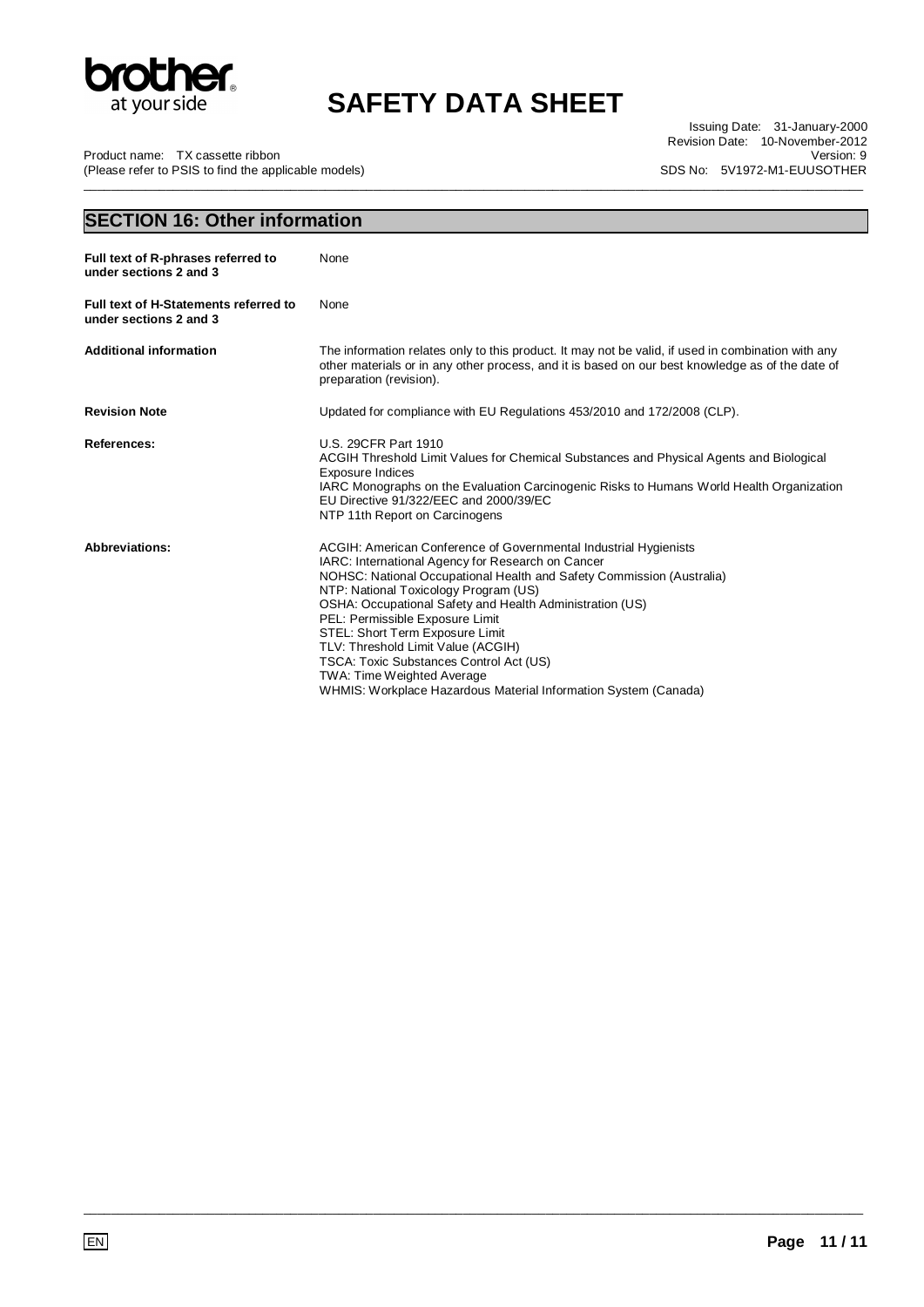

\_\_\_\_\_\_\_\_\_\_\_\_\_\_\_\_\_\_\_\_\_\_\_\_\_\_\_\_\_\_\_\_\_\_\_\_\_\_\_\_\_\_\_\_\_\_\_\_\_\_\_\_\_\_\_\_\_\_\_\_\_\_\_\_\_\_\_\_\_\_\_\_\_\_\_\_\_\_\_\_\_\_\_\_\_\_\_\_\_\_\_\_\_\_\_\_\_\_\_\_\_\_\_\_\_\_\_\_\_\_\_\_\_

Product name: TX cassette tape (Please refer to PSIS to find the applicable models)

Issuing Date: 31-January-2000 Revision Date: 10-November-2012 Version: 9 SDS No: 5V1972-M2-EUUSOTHER

## **SECTION 1: Identification of the substance/mixture and of the company/undertaking**

| 1.1 Product identifier                               |                                                                                                                                                                                       |
|------------------------------------------------------|---------------------------------------------------------------------------------------------------------------------------------------------------------------------------------------|
| <b>Product name</b>                                  | TX cassette tape                                                                                                                                                                      |
|                                                      | 1.2 Relevant identified uses of the substance or mixture and uses advised against                                                                                                     |
| <b>Relevant Identified Use(s)</b>                    | These products are tapes for Brother Industries, Ltd. TX cassette.                                                                                                                    |
| 1.3 Details of the supplier of the safety data sheet |                                                                                                                                                                                       |
| <b>Manufacturer</b>                                  | Brother Industries, Ltd.<br>15-1 Naeshiro-cho, Mizuho-ku, Nagoya 467-8561, Japan<br>Telephone (for information): +81-52-824-2735                                                      |
| Importer (USA)                                       | <b>Brother International Corporation</b><br>200 Crossing Boulevard, Bridgewater, NJ 08807, USA<br>Telephone (for information): +1-800-284-4329                                        |
| Importer (Canada)                                    | Brother International Corporation (Canada) Ltd.<br>1 Hotel de Ville, Dollard des Ormeaux, Quebec, H9B 3H6, Canada<br>Telephone (for information): +1-514-685-0600                     |
| <b>Importer (Europe)</b>                             | Brother International Europe Ltd.<br>Brother House, 1 Tame Street, Guide Bridge, Audenshaw, Manchester M34 5JE, UK<br>Telephone (for information): +44-161-330-6531                   |
| Importer (Australia)                                 | Brother International (Aust.) Pty. Ltd. ACN 001 393 835<br>Level 3, Building A, 11 Talavera Road, Macquarie Park, NSW 2113, Australia<br>Telephone (for information): +61-2-9887-4344 |
| <b>E-mail Address</b>                                | sds.info@brother.co.jp                                                                                                                                                                |
| 1.4 Emergency telephone number                       |                                                                                                                                                                                       |
| <b>Emergency Telephone</b><br>(24 hours)             | <b>CHEMTREC</b><br>+1-703-527-3887 (International)<br>+1-800-424-9300 (North America)                                                                                                 |
|                                                      | For France only:<br>Antipoison Center telephone number: ORFILA +33-1-45-425-959                                                                                                       |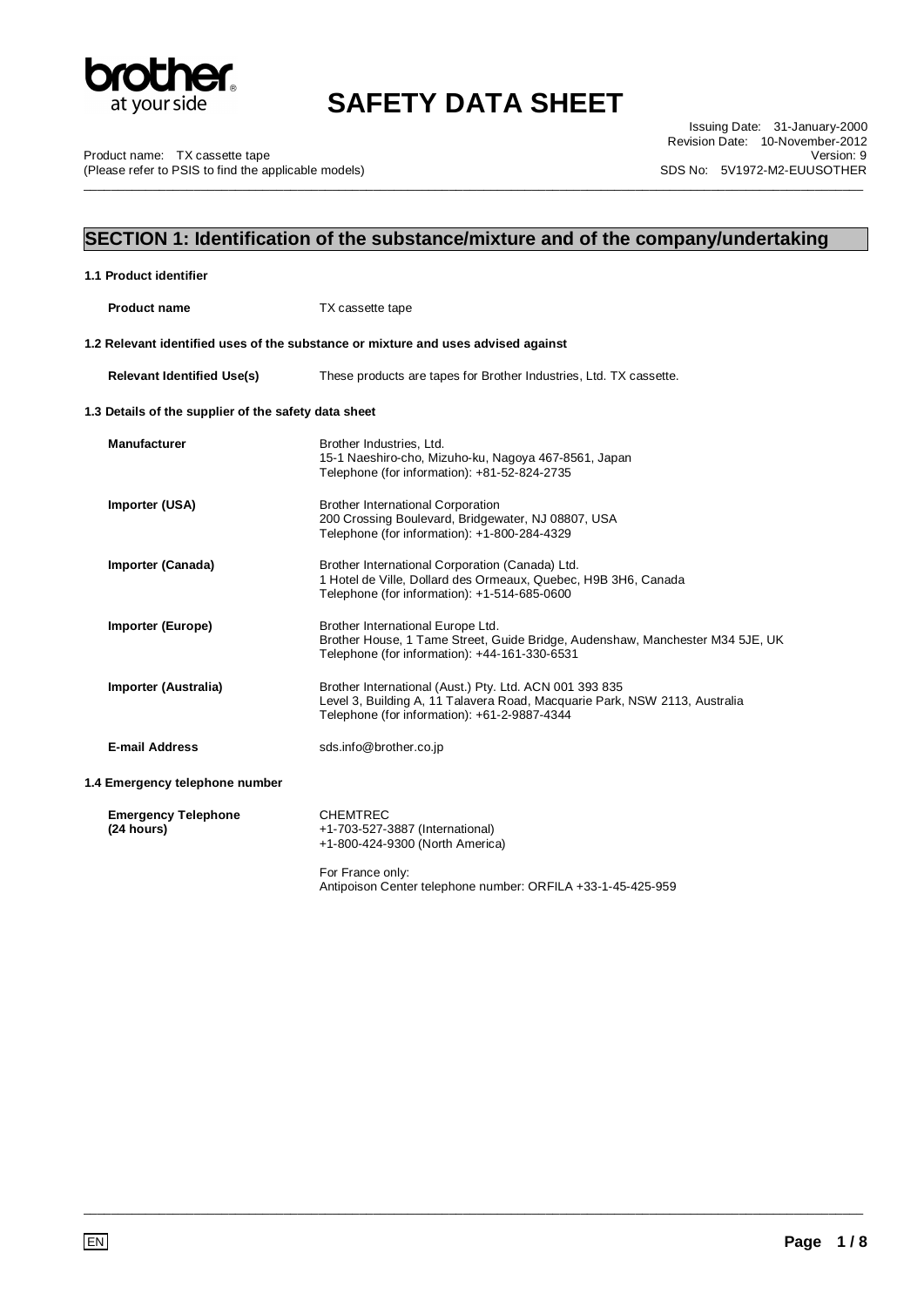

\_\_\_\_\_\_\_\_\_\_\_\_\_\_\_\_\_\_\_\_\_\_\_\_\_\_\_\_\_\_\_\_\_\_\_\_\_\_\_\_\_\_\_\_\_\_\_\_\_\_\_\_\_\_\_\_\_\_\_\_\_\_\_\_\_\_\_\_\_\_\_\_\_\_\_\_\_\_\_\_\_\_\_\_\_\_\_\_\_\_\_\_\_\_\_\_\_\_\_\_\_\_\_\_\_\_\_\_\_\_\_\_\_

Product name: TX cassette tape (Please refer to PSIS to find the applicable models)

Issuing Date: 31-January-2000 Revision Date: 10-November-2012 Version: 9 SDS No: 5V1972-M2-EUUSOTHER

## **SECTION 2: Hazards identification**

**2.1 Classification of the substance or mixture** 

**Classification according to Regulation (EC) No 1272/2008** 

Not classified as hazardous

#### **Classification according to Directive 1999/45/EC**

Not classified as hazardous

#### **Australia Classification**

Not classified as hazardous according to the criteria of NOHSC

#### **2.2 Label elements**

**Labelling according to Regulation (EC) No. 1272/2008** 

**Hazard pictograms**  None

**Signal Word** None

**Hazard Statements** None

**Precautionary statements** None

#### **2.3 Other hazards**

This product contains no substance considered to be persistent, bioaccumulating nor toxic (PBT). This product contains no substance considered to be very persistent nor very bioaccumulating (vPvB).

## **SECTION 3: Composition/information on ingredients**

#### **3.2 Mixtures**

**Description of the mixture:** TX cassette tape (Article).

| <b>Chemical Name</b> | <b>CAS-No</b> | <b>EC-No</b> | $w/w$ %                  | <b>Classification</b> | <b>Classification</b> |
|----------------------|---------------|--------------|--------------------------|-----------------------|-----------------------|
|                      |               |              |                          | (67/548/EEC)          | (EU Reg. 1272/2008)   |
| Polvester film       | $***$         | $***$        | . .                      | Not classified        | Not classified        |
| Ink                  | $***$         | $***$        |                          | Not classified        | Not classified        |
| Acrylic adhesive     | $***$         | $***$        | $\overline{\phantom{a}}$ | Not classified        | Not classified        |
| Liner                | $***$         | $***$        | $\overline{\phantom{a}}$ | Not classified        | Not classified        |

\_\_\_\_\_\_\_\_\_\_\_\_\_\_\_\_\_\_\_\_\_\_\_\_\_\_\_\_\_\_\_\_\_\_\_\_\_\_\_\_\_\_\_\_\_\_\_\_\_\_\_\_\_\_\_\_\_\_\_\_\_\_\_\_\_\_\_\_\_\_\_\_\_\_\_\_\_\_\_\_\_\_\_\_\_\_\_\_\_\_\_\_\_\_\_\_\_\_\_\_\_\_\_\_\_\_\_\_\_\_\_\_\_

For the full text of R-phrases and H-Statements see Section 16

\*\* CONFIDENTIAL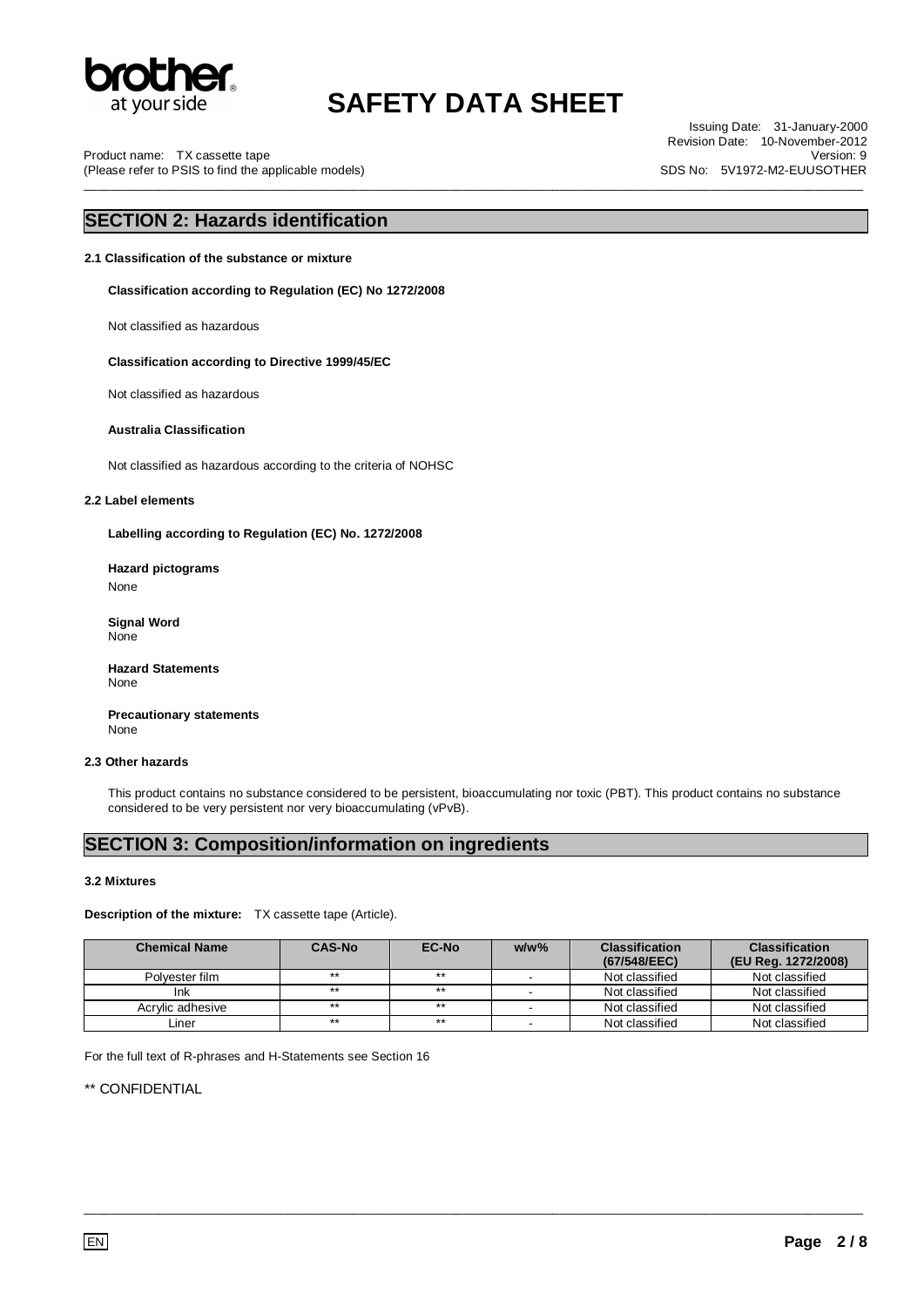

\_\_\_\_\_\_\_\_\_\_\_\_\_\_\_\_\_\_\_\_\_\_\_\_\_\_\_\_\_\_\_\_\_\_\_\_\_\_\_\_\_\_\_\_\_\_\_\_\_\_\_\_\_\_\_\_\_\_\_\_\_\_\_\_\_\_\_\_\_\_\_\_\_\_\_\_\_\_\_\_\_\_\_\_\_\_\_\_\_\_\_\_\_\_\_\_\_\_\_\_\_\_\_\_\_\_\_\_\_\_\_\_\_

Issuing Date: 31-January-2000 Revision Date: 10-November-2012 Version: 9 SDS No: 5V1972-M2-EUUSOTHER

Product name: TX cassette tape (Please refer to PSIS to find the applicable models)

## **SECTION 4: First aid measures**

#### **4.1 Description of first aid measures**

| General advice                                                                       | If symptoms persist, obtain medical attention.                                                                                      |
|--------------------------------------------------------------------------------------|-------------------------------------------------------------------------------------------------------------------------------------|
| Inhalation                                                                           | Not applicable.                                                                                                                     |
| Skin contact                                                                         | Wash affected skin with plenty of water or soap and water.                                                                          |
| Eye contact                                                                          | Obtain medical attention. If substance has got into the eyes, immediately wash out with plenty of<br>water for at least 15 minutes. |
| Ingestion                                                                            | Obtain medical attention. Wash out mouth with water and give 100 - 200 ml of water to drink.                                        |
| 4.2 Most important symptoms and<br>effects, both acute and delayed                   | No specific effects and/or symptoms have been reported or known                                                                     |
| 4.3 Indication of any immediate<br>medical attention and special<br>treatment needed | Treat symptomatically.                                                                                                              |

## **SECTION 5: Firefighting measures**

| 5.1 Extinguishing media<br>Suitable Extinguishing Media      | Extinguish preferably with dry chemical, carbon dioxide, water, foam.                                       |
|--------------------------------------------------------------|-------------------------------------------------------------------------------------------------------------|
| Unsuitable Extinguishing Media                               | None.                                                                                                       |
| 5.2 Special hazards arising from the<br>substance or mixture | No information available                                                                                    |
| 5.3 Advice for firefighters                                  | A self contained breathing apparatus and suitable protective clothing should be worn in fire<br>conditions. |

\_\_\_\_\_\_\_\_\_\_\_\_\_\_\_\_\_\_\_\_\_\_\_\_\_\_\_\_\_\_\_\_\_\_\_\_\_\_\_\_\_\_\_\_\_\_\_\_\_\_\_\_\_\_\_\_\_\_\_\_\_\_\_\_\_\_\_\_\_\_\_\_\_\_\_\_\_\_\_\_\_\_\_\_\_\_\_\_\_\_\_\_\_\_\_\_\_\_\_\_\_\_\_\_\_\_\_\_\_\_\_\_\_

## **SECTION 6: Accidental release measures**

| 6.1 Personal precautions, protective<br>equipment and emergency<br>procedures | Not normally required.                                                                  |
|-------------------------------------------------------------------------------|-----------------------------------------------------------------------------------------|
| 6.2 Environmental precautions                                                 | Avoid release to the environment.                                                       |
| 6.3 Methods and materials for<br>containment and cleaning up                  | Not applicable                                                                          |
| 6.4 Reference to other sections                                               | For personal protection: See section 8.<br>For disposal considerations: See section 13. |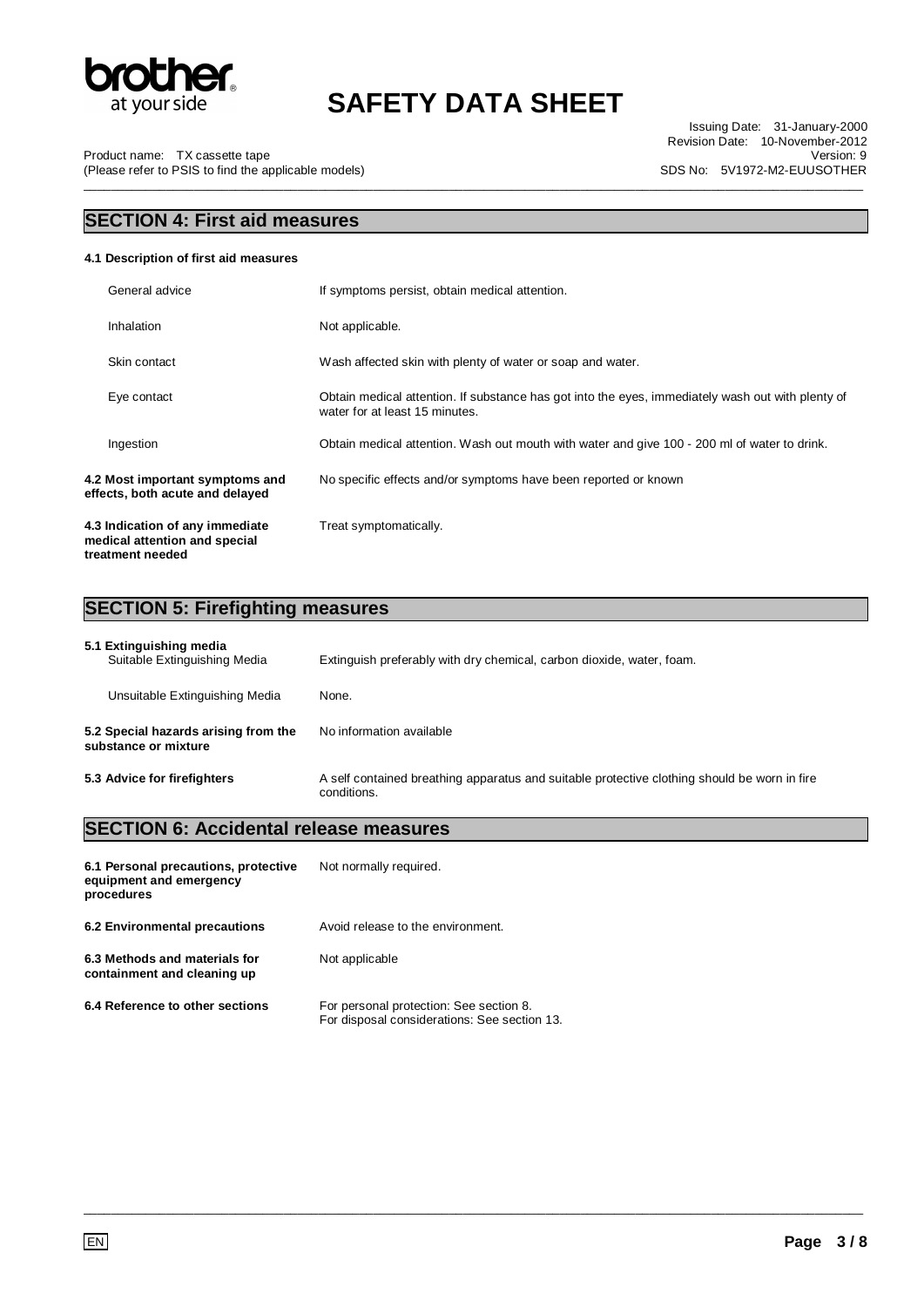

\_\_\_\_\_\_\_\_\_\_\_\_\_\_\_\_\_\_\_\_\_\_\_\_\_\_\_\_\_\_\_\_\_\_\_\_\_\_\_\_\_\_\_\_\_\_\_\_\_\_\_\_\_\_\_\_\_\_\_\_\_\_\_\_\_\_\_\_\_\_\_\_\_\_\_\_\_\_\_\_\_\_\_\_\_\_\_\_\_\_\_\_\_\_\_\_\_\_\_\_\_\_\_\_\_\_\_\_\_\_\_\_\_

Issuing Date: 31-January-2000 Revision Date: 10-November-2012 Version: 9 SDS No: 5V1972-M2-EUUSOTHER

Product name: TX cassette tape (Please refer to PSIS to find the applicable models)

## **SECTION 7: Handling and storage 7.1 Precautions for safe handling** No special requirements. **7.2 Conditions for safe storage, including any incompatibilities**  Keep away from oxidizing agents. **7.3 Specific end use(s)** These products are tapes for Brother Industries, Ltd. TX cassette.

## **SECTION 8: Exposure controls/personal protection**

#### **8.1 Control Parameters**

**Contains no substances with occupational exposure limit values** 

#### **8.2 Exposure controls**

| Appropriate engineering controls | Good general ventilation should be sufficient under normal use.                                                                                     |
|----------------------------------|-----------------------------------------------------------------------------------------------------------------------------------------------------|
| Personal protective equipment    | Not normally required. For use other than in normal operating procedures (such as in the event of<br>large spill), the following should be applied: |
| Eye Protection                   | Safety goggles.                                                                                                                                     |
| <b>Hand Protection</b>           | Protective gloves.                                                                                                                                  |
| Skin and body protection         | Not normally required.                                                                                                                              |
| Respiratory protection           | No special protective equipment required.                                                                                                           |
|                                  |                                                                                                                                                     |

\_\_\_\_\_\_\_\_\_\_\_\_\_\_\_\_\_\_\_\_\_\_\_\_\_\_\_\_\_\_\_\_\_\_\_\_\_\_\_\_\_\_\_\_\_\_\_\_\_\_\_\_\_\_\_\_\_\_\_\_\_\_\_\_\_\_\_\_\_\_\_\_\_\_\_\_\_\_\_\_\_\_\_\_\_\_\_\_\_\_\_\_\_\_\_\_\_\_\_\_\_\_\_\_\_\_\_\_\_\_\_\_\_

**Environmental Exposure Controls** Not normally required.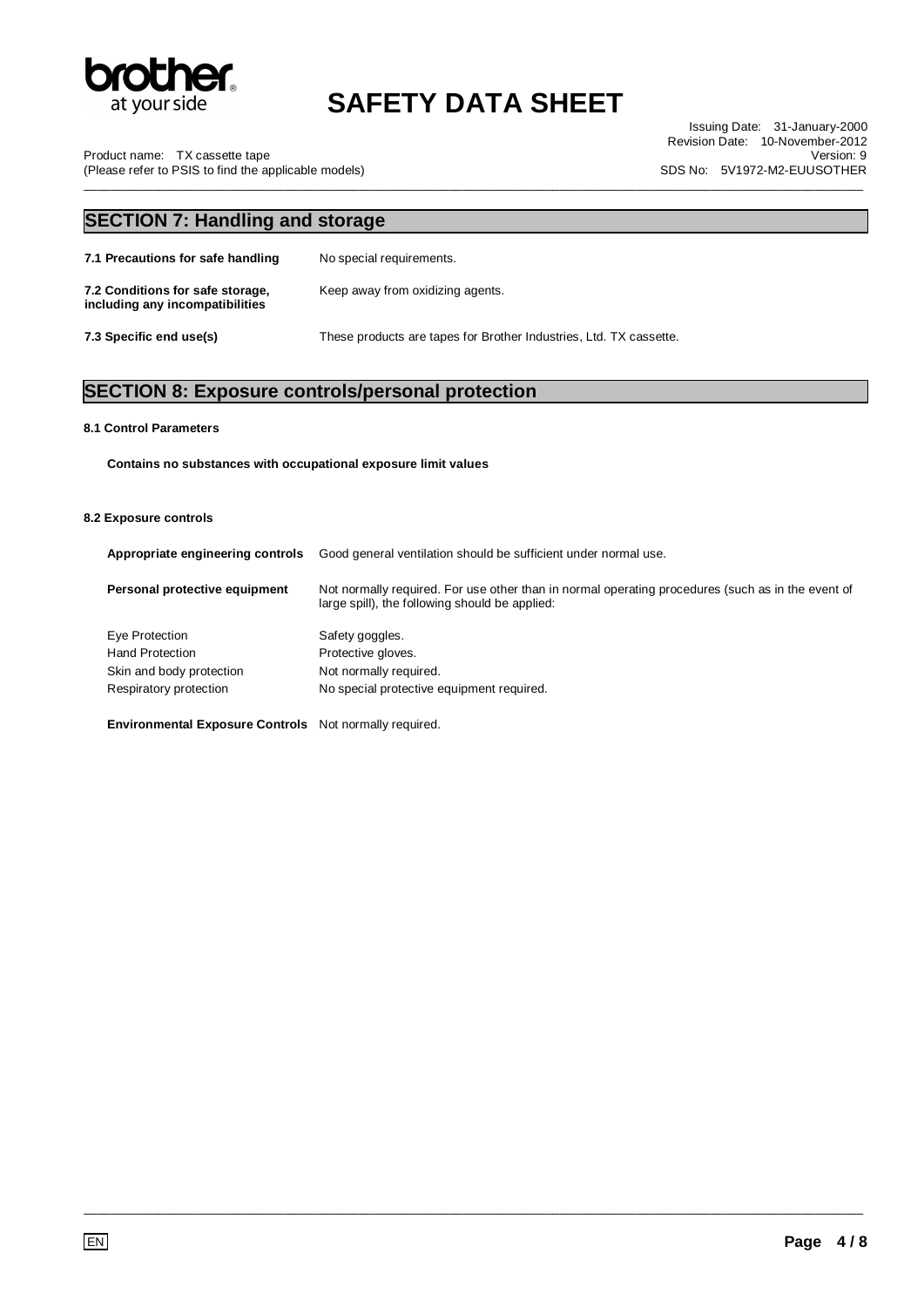

Product name: TX cassette tape (Please refer to PSIS to find the applicable models) \_\_\_\_\_\_\_\_\_\_\_\_\_\_\_\_\_\_\_\_\_\_\_\_\_\_\_\_\_\_\_\_\_\_\_\_\_\_\_\_\_\_\_\_\_\_\_\_\_\_\_\_\_\_\_\_\_\_\_\_\_\_\_\_\_\_\_\_\_\_\_\_\_\_\_\_\_\_\_\_\_\_\_\_\_\_\_\_\_\_\_\_\_\_\_\_\_\_\_\_\_\_\_\_\_\_\_\_\_\_\_\_\_

Issuing Date: 31-January-2000 Revision Date: 10-November-2012 Version: 9 SDS No: 5V1972-M2-EUUSOTHER

### **SECTION 9: Physical and chemical properties**

#### **9.1 Information on basic physical and chemical properties**

Appearance Physical state Tape rolled Color Various colors. Odor<br>
Odor Threshold

Odor Threshold

Odor Channel Contains and Channel Contains and Channel Contains and Channel Contains and Channel Channel Channel Channel Channel Channel Channel Channel Channel Channel Channel Channe Odor Threshold No information available<br>pH Not applicable Melting point/freezing point Not applicable<br>
Initial boiling point and boiling range Not applicable Initial boiling point and boiling range<br>Flash Point Evaporation rate<br>Flammability (solid, gas) Upper/lower flammability or explosive limits Vapor pressure Not applicable<br>
Vapor density Not applicable<br>
Not applicable Vapor density **Not applicable**<br>
Relative density **Not applicable**<br>
No information Relative density  $\begin{array}{ccc} \text{Ne} & \text{No} \text{ information available} \\ \text{Solubility(ies)} & \text{Insoluble (water)} \end{array}$ Partition coefficient: n-octanol/water No information available<br>Auto-ignition temperature No information available Auto-ignition temperature **No** information available<br>Decomposition temperature **No** information available Decomposition temperature<br>Viscosity Explosive properties<br>Oxidizing properties No information available

Not applicable<br>Not applicable Not applicable<br>Not applicable No information available No information available Insoluble (water)<br>No information available Not applicable<br>Not applicable

#### **9.2 Other information**

No information available.

### **SECTION 10: Stability and reactivity**

| <b>10.1 Reactivity</b>                     | No information available.                                                |
|--------------------------------------------|--------------------------------------------------------------------------|
| 10.2 Chemical stability                    | Stable.                                                                  |
| 10.3 Possibility of hazardous<br>reactions | No information available.                                                |
| 10.4 Conditions to avoid                   | Keep away from heat. Avoid friction, sparks, or other means of ignition. |
| 10.5 Incompatible materials                | Strong oxidizing agents.                                                 |
| 10.6 Hazardous decomposition<br>products   | Contains: Carbon monoxide, Carbon dioxide and Nitrogen oxides.           |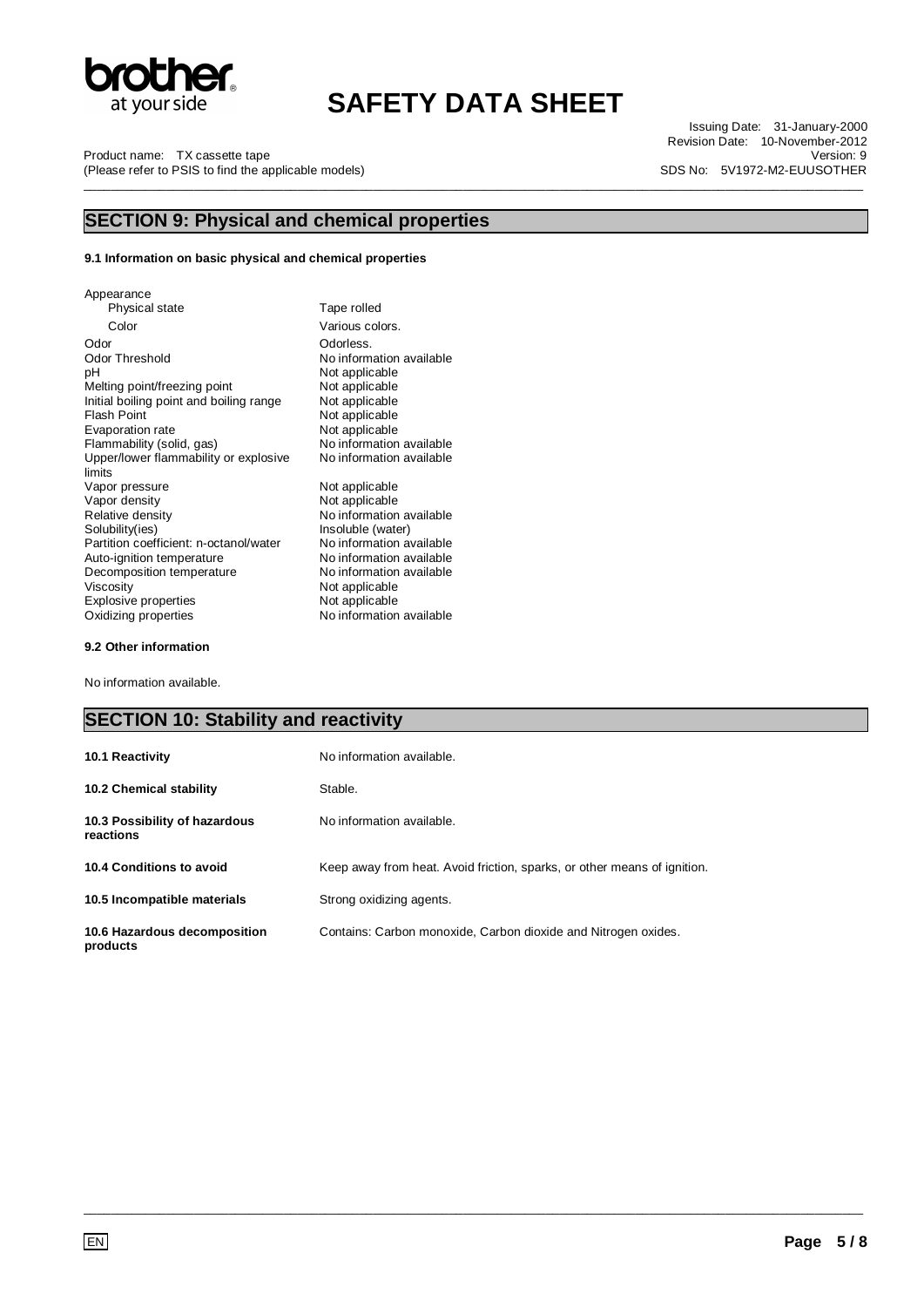

Issuing Date: 31-January-2000 Revision Date: 10-November-2012 Version: 9 SDS No: 5V1972-M2-EUUSOTHER

Product name: TX cassette tape (Please refer to PSIS to find the applicable models) \_\_\_\_\_\_\_\_\_\_\_\_\_\_\_\_\_\_\_\_\_\_\_\_\_\_\_\_\_\_\_\_\_\_\_\_\_\_\_\_\_\_\_\_\_\_\_\_\_\_\_\_\_\_\_\_\_\_\_\_\_\_\_\_\_\_\_\_\_\_\_\_\_\_\_\_\_\_\_\_\_\_\_\_\_\_\_\_\_\_\_\_\_\_\_\_\_\_\_\_\_\_\_\_\_\_\_\_\_\_\_\_\_

## **SECTION 11: Toxicological information**

### **11.1 Information on toxicological effects**

**Acute toxicity** 

| Inhalation                        | No information available.                                                                                          |
|-----------------------------------|--------------------------------------------------------------------------------------------------------------------|
| Eye contact                       | No information available.                                                                                          |
| Skin contact                      | No information available.                                                                                          |
| Ingestion                         | No information available.                                                                                          |
|                                   |                                                                                                                    |
| Skin corrosion/irritation         | No information available.                                                                                          |
| Serious eye damage/irritation     | No information available.                                                                                          |
| Respiratory or skin sensitisation | No information available.                                                                                          |
| <b>Mutagenicity</b>               | No information available.                                                                                          |
| Carcinogenicity                   | Ingredients of this product have not been classified as carcinogens according to IARC<br>monographs, NTP and OSHA. |

| <b>SECTION 12: Ecological information</b>  |                                                                                                                                                                                                             |  |
|--------------------------------------------|-------------------------------------------------------------------------------------------------------------------------------------------------------------------------------------------------------------|--|
| <b>12.1 Toxicity</b>                       | No information available.                                                                                                                                                                                   |  |
| 12.2 Persistance and degradability         | No information available.                                                                                                                                                                                   |  |
| 12.3 Bioaccumulative potential             | No information available.                                                                                                                                                                                   |  |
| 12.4 Mobility in soil                      | No information available.                                                                                                                                                                                   |  |
| 12.5 Results of PBT and vPvB<br>assessment | This product contains no substance considered to be persistent, bioaccumulating nor toxic (PBT).<br>This product contains no substance considered to be very persistent nor very bioaccumulating<br>(vPvB). |  |
| 12.6 Other adverse effects                 | No information available                                                                                                                                                                                    |  |

## **SECTION 13: Disposal considerations**

**13.1 Waste treatment methods** Dispose of in accordance with Federal, State, and local regulations.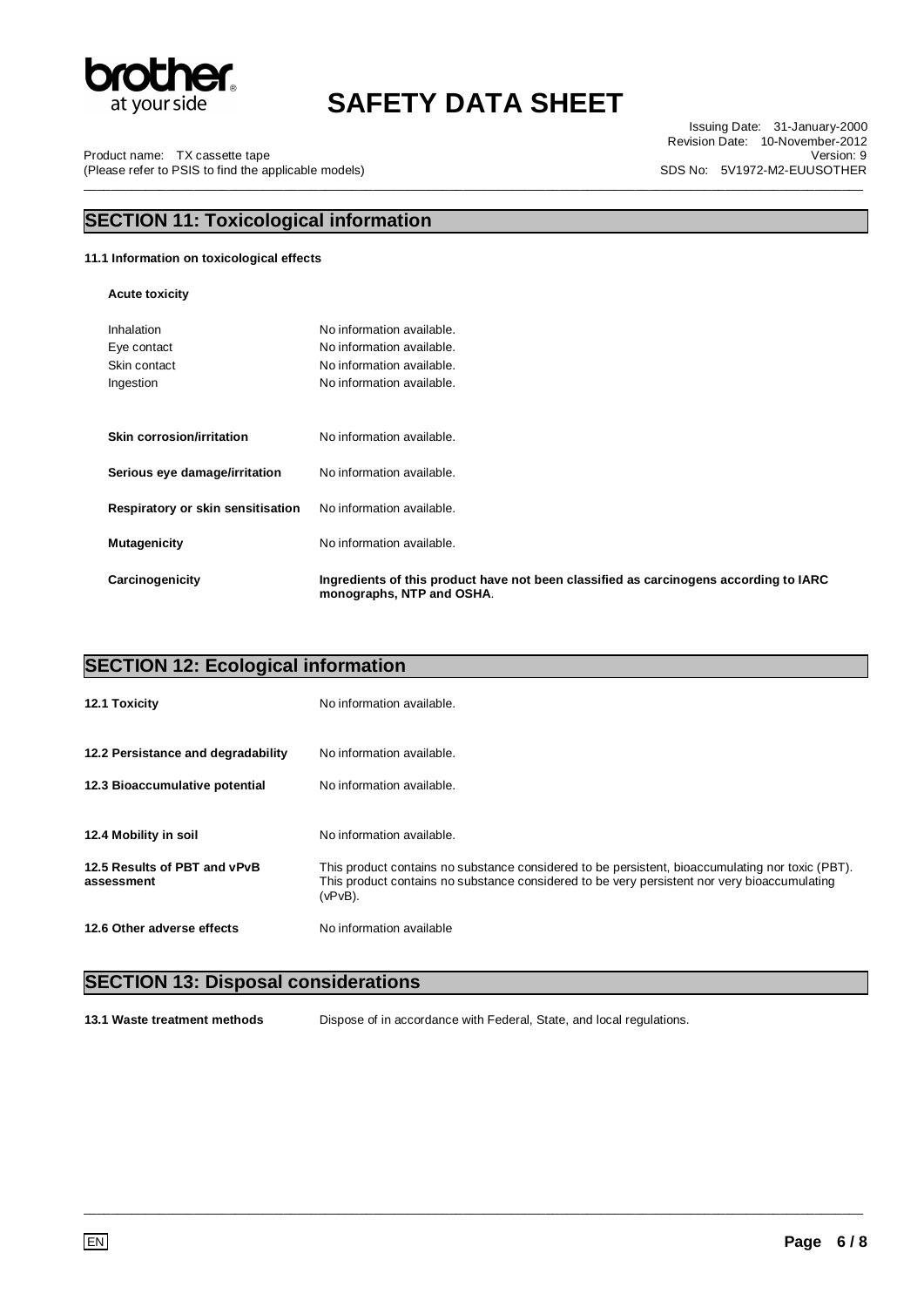

\_\_\_\_\_\_\_\_\_\_\_\_\_\_\_\_\_\_\_\_\_\_\_\_\_\_\_\_\_\_\_\_\_\_\_\_\_\_\_\_\_\_\_\_\_\_\_\_\_\_\_\_\_\_\_\_\_\_\_\_\_\_\_\_\_\_\_\_\_\_\_\_\_\_\_\_\_\_\_\_\_\_\_\_\_\_\_\_\_\_\_\_\_\_\_\_\_\_\_\_\_\_\_\_\_\_\_\_\_\_\_\_\_

Issuing Date: 31-January-2000 Revision Date: 10-November-2012 Version: 9 SDS No: 5V1972-M2-EUUSOTHER

Product name: TX cassette tape (Please refer to PSIS to find the applicable models)

### **SECTION 14: Transport information**

Not classified according to the United Nations "Recommendations on the Transport of Dangerous Goods"

| 14.1 UN Number                                                              | None           |
|-----------------------------------------------------------------------------|----------------|
| 14.2 UN proper shipping name                                                | None           |
| 14.3 Transport hazard class(es)                                             | None           |
| 14.4 Packing Group                                                          | None           |
| <b>14.5 Environmental hazards</b>                                           | None           |
| 14.6 Special precautions for user                                           | None           |
| 14.7 Transport in bulk according to<br>Annex II of Marpol 73/78 and the IBC | Not applicable |

**Code** 

## **SECTION 15: Regulatory information**

**15.1 Safety, health and environmental regulations/legislation specific for the substance or mixture EU:**Not classified as dangerous for supply/use. (1999/45/EC) **USA:** All chemical substances contained in this product are and had been listed on the TSCA Chemical Substances Inventory, and none is subject to any of the following TSCA requirements: section 4 test rules; proposed or final section 5(a)(2) significant new use rules; section 5(e) consent orders; section 8(a) preliminary assessment information rules; and section 8(d) health and safety data reporting rules. **Canada:** WHMIS: Not applicable. (Manufactured article)

\_\_\_\_\_\_\_\_\_\_\_\_\_\_\_\_\_\_\_\_\_\_\_\_\_\_\_\_\_\_\_\_\_\_\_\_\_\_\_\_\_\_\_\_\_\_\_\_\_\_\_\_\_\_\_\_\_\_\_\_\_\_\_\_\_\_\_\_\_\_\_\_\_\_\_\_\_\_\_\_\_\_\_\_\_\_\_\_\_\_\_\_\_\_\_\_\_\_\_\_\_\_\_\_\_\_\_\_\_\_\_\_\_

**15.2 Chemical Safety Assessment** No.